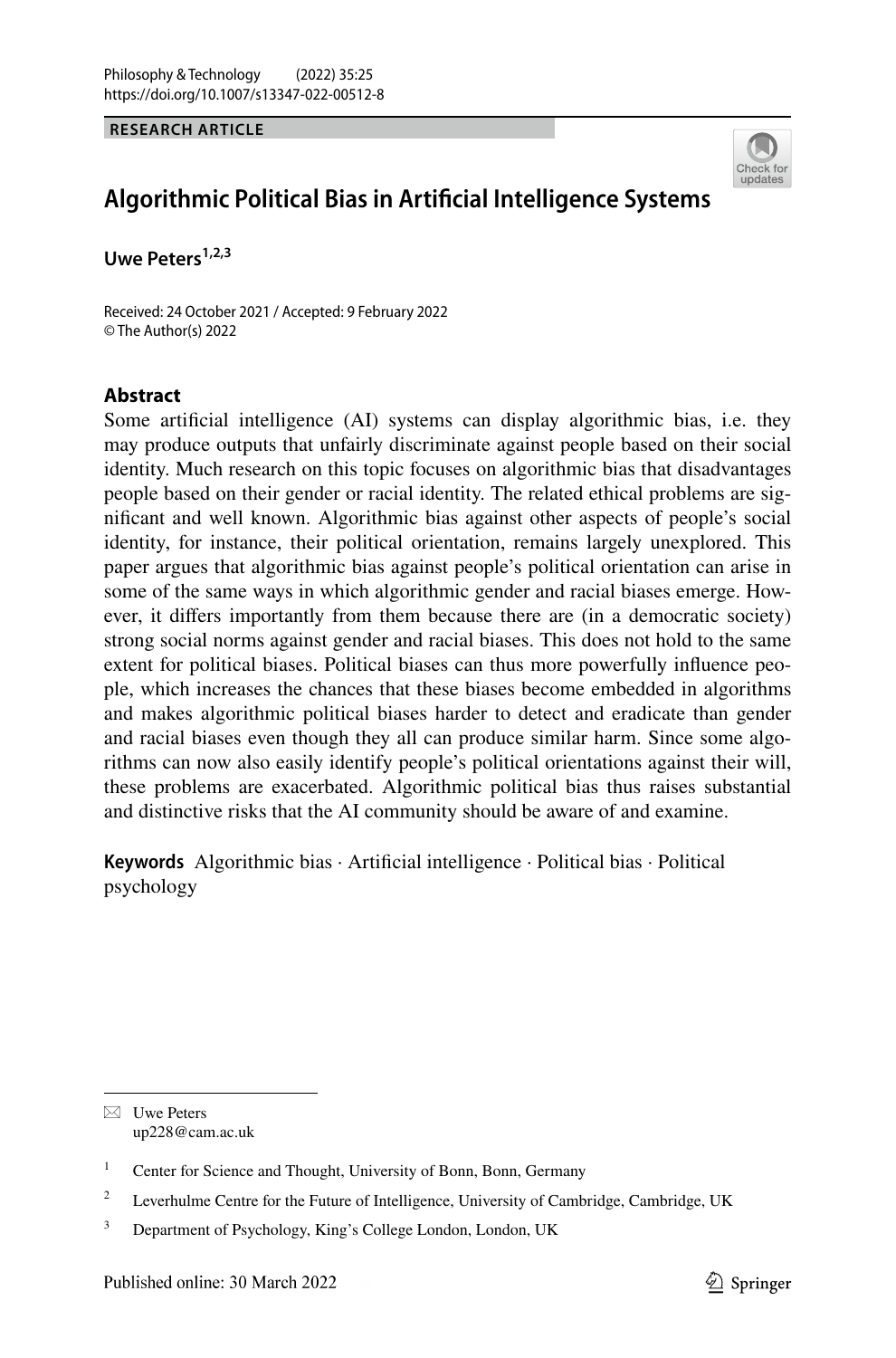### **1 Introduction**

AI systems, which are computer programs that can fnd patterns in vast amounts of data and may automatically improve their own performance through feedback, are increasingly making important judgements and decisions (Lee et al., [2019](#page-20-0)). They are now being used to decide, for instance, whether a job applicant is suitable for a vacancy (Bogen, [2019](#page-18-0)), whether someone is eligible to receive a loan (Khandani et al., [2010](#page-19-0)), how long a convict should stay incarcerated (Berk et al., [2016\)](#page-18-1), or what medical diagnosis a patient should receive (Jiang et al., [2017](#page-19-1)).

Yet, while AI systems enjoy an aura of objectivity and accuracy (Kahneman et al., [2016](#page-19-2)), they can show *algorithmic bias*, i.e. a tendency to not merely neutrally transform or extract information from data but to operate on it in ways that deviate from a normative (moral, statistical, social, etc.) standard such that one kind of individual or group is unfairly privileged over another based on aspects of their social identity (Danks & London, [2017](#page-18-2)). For example, at Amazon, a now scrapped AI algorithm for job recruitment systematically downgraded women's CVs and so displayed a gender bias (Vincent, [2018](#page-22-0)). Elsewhere, an algorithm that predicted whether defendants would re-ofend gave higher risk scores to African-Americans than to Whites although both groups were equally likely to re-ofend (Rudin et al., [2020](#page-21-0)). Relatedly, some algorithms that powered facial recognition AI systematically misclassifed darker-skinned complexions (Buolamwini & Gebru, [2018](#page-18-3)), or mislabelled Black men as 'primates' (Mac, [2021\)](#page-20-1).

There has been a furry of research on algorithmic bias (Fazelpour & Danks, [2021\)](#page-19-3). Much of it focuses on algorithmic gender and racial biases (Noble, [2019;](#page-20-2) West et al., [2019\)](#page-22-1). No doubt, they are important to understand and eradicate. But algorithmic biases against other dimensions of social identity (the features in virtue of which one belongs to a certain social group) remain largely unexplored. This may be problematic. There might be signifcant diferences between them that go unnoticed but are critical for evaluating the potential risks of algorithmic bias. For example, algorithmic bias against some dimensions of social identity might be much harder to recognize and counteract than algorithmic bias against others.

The goal here is to make progress with respect to this issue by focusing on an algorithmic bias that targets a dimension of social identity other than gender and racial group membership, namely people's *political orientation*, i.e. their identity as liberal, conservative, moderate, Marxist, anarchist, and so on (Jost et al., [2009\)](#page-19-4). Considering political orientation in this context is especially interesting because whether individuals we meet are 'engines of change or preservers of the status quo', and so whether they are politically liberal vs. conservative, is one of the most frequently invoked and 'fundamental dimensions on which [we] spontaneously distinguish social groups' (Koch et al., [2016,](#page-20-3) p. 702). Unsurprisingly, there has been much research in psychology on people's political biases, specifcally on their explicit or implicit stereotypes and negative feelings towards individuals or groups based on their political orientation (Finkel et al., [2020](#page-19-5); Iyengar et al., [2019\)](#page-19-6). However, *algorithmic* political bias, an algorithmic bias in AI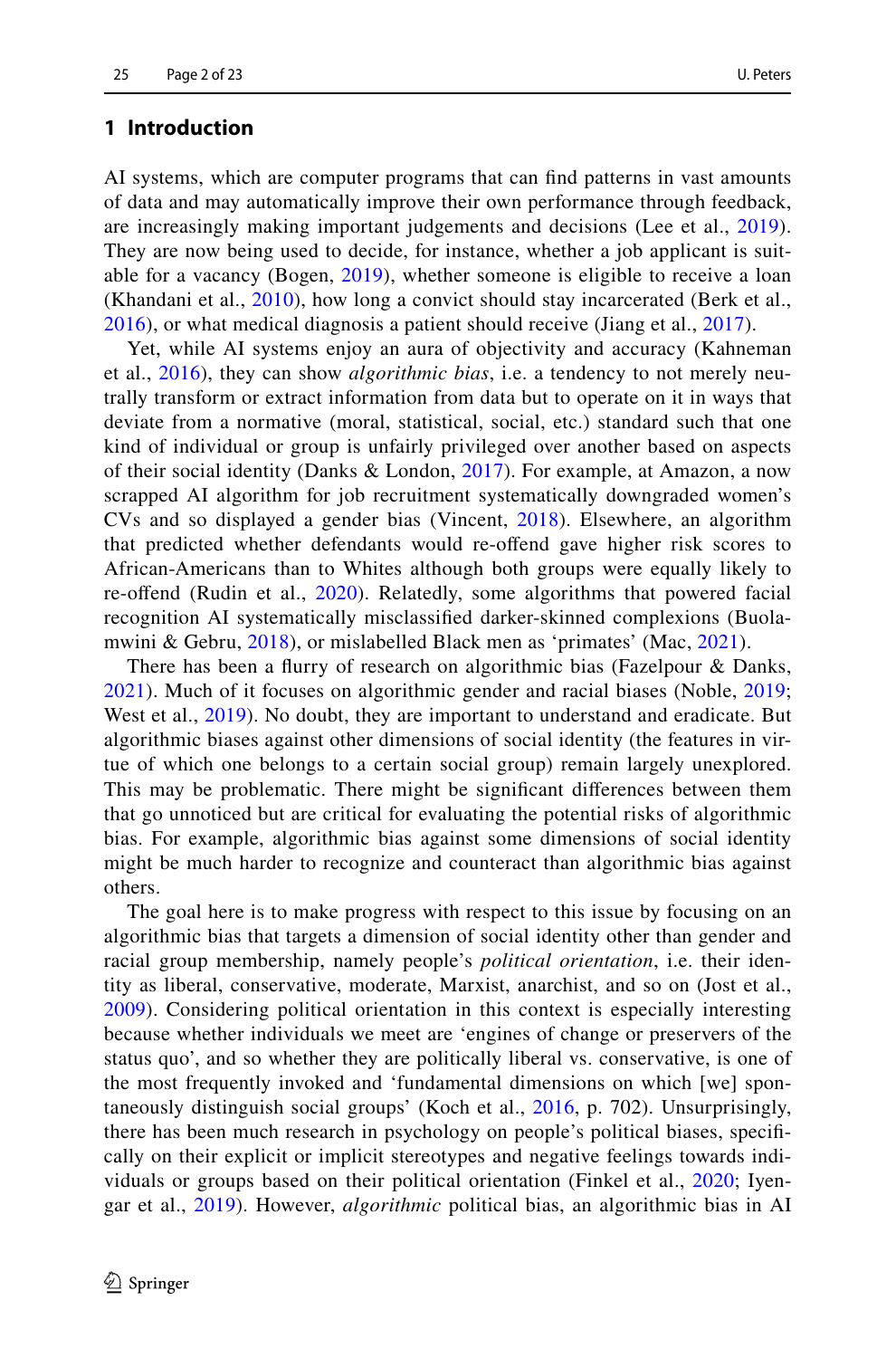systems that targets the political orientation of individuals, groups, or contents (e.g. website content, claims, arguments), has not been investigated in this context or in work on AI yet.

This paper aims to do so. It will argue that algorithmic political bias (e.g. in job recruitment situations) can arise in some of the same ways in which algorithmic gender and racial biases emerge but it difers from them in ways that create epistemic and ethical challenges unappreciated the feld of AI so far. The reason is that there are (within a democratic society) strong social norms that constrain gender and racial biases across domains but there are no equally powerful and wide reaching norms against political biases. Political biases can thus more forcefully infuence individuals. This increases the probability that these biases become transferred to algorithms and makes it harder for people to detect and eradicate algorithmic political biases than algorithmic gender and racial biases even though they all can create similar harm. Furthermore, some algorithms can now readily determine people's political orientations against their will. This further amplifes the problems that algorithmic political biases pose.

However, the argument that I will develop for these claims is compatible with the view that algorithmic gender or racial biases operate more frequently, are overall more harmful, and should more urgently be tackled than algorithmic political bias. The point here is that algorithmic political bias, too, creates signifcant problems while posing special challenges that we risk overlooking if we treat algorithmic bias as a homogeneous phenomenon that has the same functional profle when it is targeting diferent aspects of social identity.

It may be suggested that the intended comparison between biases against gender, racial identity, and political orientation is itself problematic because gender and racial identity are not a matter of choice whereas political orientation is. However, there is evidence that political orientation is not always fully chosen but partly bio-logically determined (Funk et al., [2013;](#page-19-7) Kalmoe & Johnson, [2021](#page-19-8); Tilley, [2021\)](#page-21-1). Additionally, in some cases, racial identity and gender, too, may be a matter of choice (Desmond-Harris, [2014;](#page-18-4) Whittle & Milbank, [2017](#page-22-2)). It is thus worth remaining open-minded with respect to the nature of these three dimensions of social identity.

Section [2](#page-3-0) clarifies key concepts and the kind of algorithmic political bias that will be relevant for the argument to follow. Section [3](#page-5-0) considers how AI systems might acquire this bias. Section [4](#page-8-0) highlights diferences between human gender and racial biases, on the one hand, and political biases, on the other, before relating these points to algorithmic political bias. Section [5](#page-15-0) briefy discusses distinctive challenges for mitigating this bias.

<span id="page-2-0"></span> $<sup>1</sup>$  As indicated with the qualifier 'no equally powerful norms' here, I do not deny that there are also</sup> (potentially strong) social norms against political bias, hostility, etc. The claim is that these norms are not *equally powerful* for reasons outlined in Section [4](#page-8-0). I am grateful to an anonymous reviewer for prompting me to be clearer on this.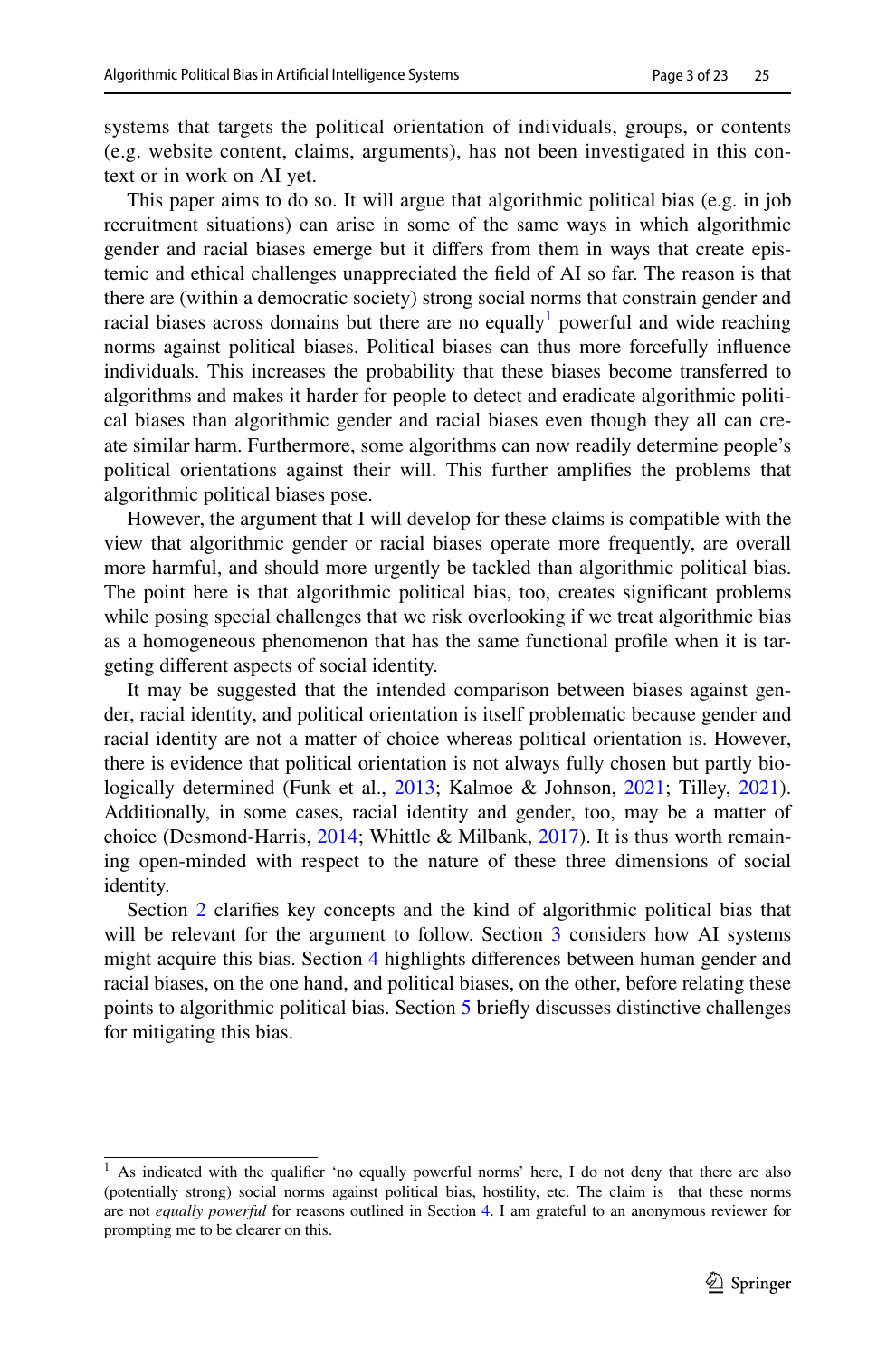### <span id="page-3-0"></span>**2 Conceptual Clarifcations**

# **2.1 Political Bias**

In human cognition, political bias is not a singular, unifed psychological phenomenon but might be a conscious (explicit) or unconscious (implicit) thought or afective process targeting diferent political orientations (Iyengar et al., [2019;](#page-19-6) Jost et al., [2009](#page-19-4)). The focus here will be on political bias that targets two central and internationally common political positions, namely the liberal or politically left-wing viewpoint, and the conservative or politically right-wing orientation (Heywood, [2015\)](#page-19-9).

While the particular features of these two positions may differ between countries, studies suggest that all 'around the world [there is a] recurrent association between the left, egalitarianism', progress, personal/social freedom, internationalism, and state intervention to regulate the economy, whereas the 'right is invariably identifed' with traditional values, authority, order, nationalism, 'market liberalization, and lesser state intervention' in the economy (Rosas & Ferreira, [2013,](#page-21-2) p. 9; Caprara & Vecchione, [2018](#page-18-5)). People on the left and right are known to battle each other over political power in public domains (Bobbio, [2016\)](#page-18-6). But the two camps are not homogenous and always clearly demarcated. Some positions on the left and right might overlap (Crawford et al., [2017\)](#page-18-7), and both sit on a spectrum containing many diferent positions ranging from slightly left- or right-leaning to extremely left- or right-leaning viewpoints (Heywood, [2015](#page-19-9)).

The debate on political bias against people on the left or right remains a sensitive topic (Hershey, [2020\)](#page-19-10). The reader might share one of the two orientations and wonder which side this paper will take. I will not support either side here but aim to highlight a general problem: People on the left and right have equal reasons to be concerned about algorithmic political bias and their ability to detect and eradicate it.

#### **2.2 Algorithmic Political Bias and Related Phenomena**

Algorithmic political bias occurs when an AI system's output tends to violate a normative (moral or social) standard resulting in one kind of individual, group, or content being unfairly privileged or discriminated against based on their political orientation. The meaning of 'unfair' and 'fair' in the context of algorithms is commonly 'judged against a set of legal or ethical principles, which tends to vary depending on the local government and culture' (Fletcher et al., [2021](#page-19-11), p. 7). There is currently 'no clear agreement [in the AI community] on which defnition [of 'fairness'] to apply in each situation' (Verma & Rubin, [2018](#page-21-3), p. 1). I will thus work with the rough dictionary notion of fairness as 'impartial and just treatment' (Fletcher et al., [2021](#page-19-11), p. 7), and illustrate what is meant by 'algorithmic political bias' here by distinguishing the target phenomenon from two related ones that will not be discussed in this paper.

First, many websites employ personalization algorithms to provide website users with content similar to what they previously viewed so as to keep them engaged (Kozyreva et al., [2021](#page-20-4)). Markers of political orientation might become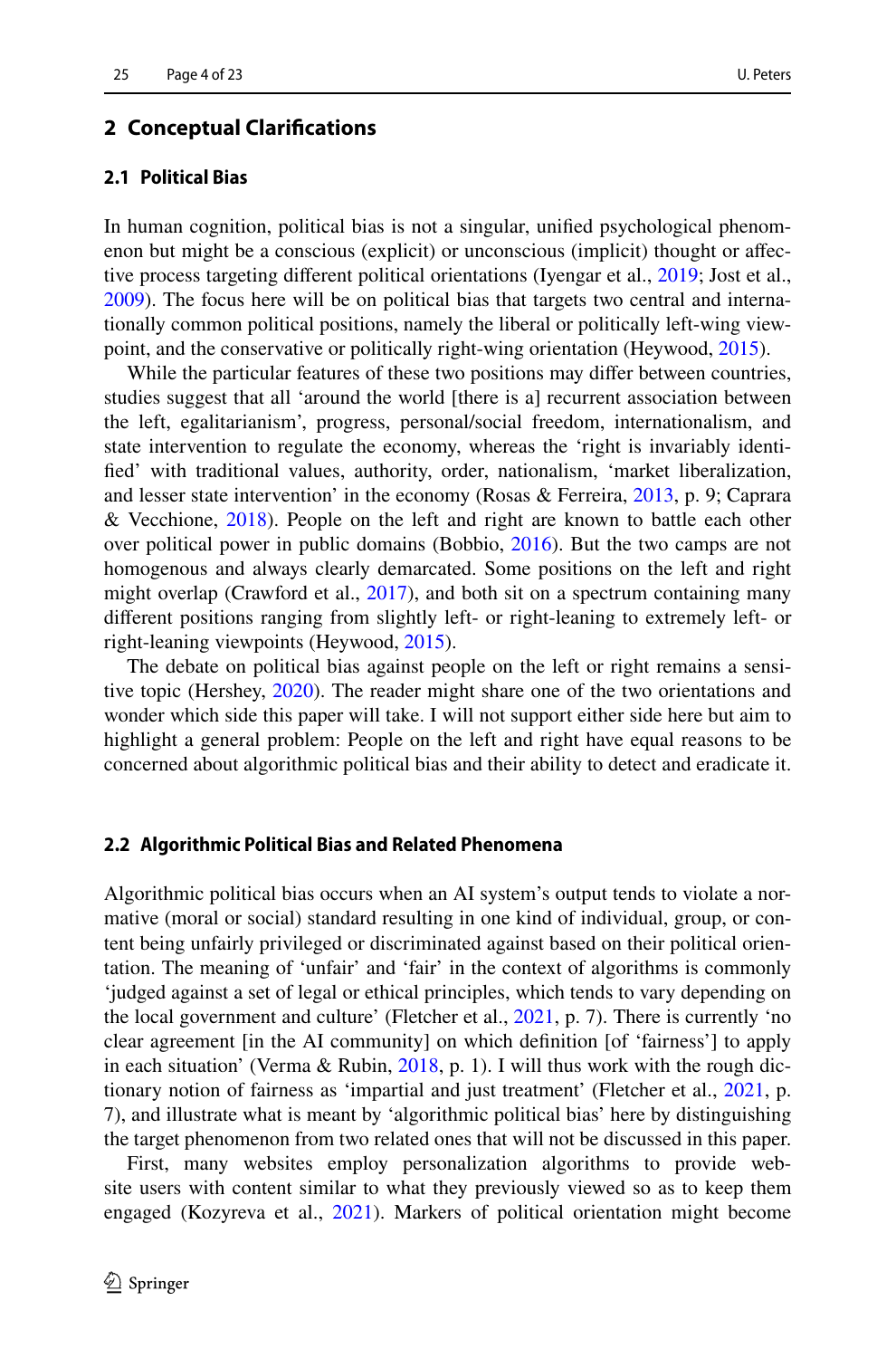predictors for relevant information for a given individual (Robertson et al., [2018](#page-21-4)) and be used by personalization algorithms to selectively present some contents (or people and groups) to that individual and ignore others because of their political orientation (Le et al., [2019](#page-20-5); Thorson et al., [2021](#page-21-5)). If impartial processing is viewed as a normative standard, then these algorithms deviate from it, and their content fltering might be interpreted as a politically biased computation. This is debatable, however. I will thus set this phenomenon aside here.

Second, while personalized content fltering might be acceptable, the algorithms behind it may also realize certain political goals by website operators (e.g. Facebook; Manhoo, [2016](#page-20-6)). Some algorithms could be specifcally designed to correct for apparent bias and discrimination to reduce social injustice (Tene & Polonetsky, [2018](#page-21-6)). Similarly, social media algorithms may be trained to proactively block or remove some political, dangerous, or untrustworthy information (e.g. Nazi content) (Cobbe, [2020](#page-18-8)). This need not be problematic. But policy-directed fltering algorithms can also violate legitimate user expectations of policy-neutrality and unfairly discriminate against some individuals (Olla, [2021](#page-20-7)), groups (Reeds, [2020](#page-21-7)), or contents based on their political orientation (Tene & Polonetsky, [2018](#page-21-6)). This may be interpreted as algorithmic political bias. Isolating the relevant cases is challenging, however. This phenomenon, too, will thus be set aside here.

Instead, the focus will be on the following two kinds of processes. Algorithms are not perfect but may commit errors when classifying people. Their accuracy is often related to the size of the datasets that they are trained on: a smaller training dataset commonly produces more inaccuracy, making groups underrepresented in datasets more vulnerable to classifcation errors (Mohri et al., [2018\)](#page-20-8). Consider, then, the finding that in US academia, overall, 'Marxists are rare'  $\ll 18\%$  of all professors; Gross & Simmons, [2014](#page-19-12), p. 33). A hypothetical AI algorithm classifying people as US academics or non-academics (e.g. for hiring purposes) and able to detect people's political orientations in its training data (e.g. via CV cues; see Section [3](#page-5-0)) and use them as predictors will have a smaller dataset linking Marxists with the label 'academic', increasing the chances that it subsequently misclassifes them as non-academics. The classification-error<sup>[2](#page-4-0)</sup> metrics for different (Marxist vs. non-Marxist) individuals would indicate an algorithmic political bias.

Similarly, consider a conservative applying for an AI CEO vacancy at a company in Silicon Valley. Since conservatives tend to be underrepresented in this work environment (Seetharaman et al., [2017\)](#page-21-8), being conservative can become a relevant predictor that a job-recruitment algorithm may pick up from its training data (e.g. via political afliation cues on CVs), treating it as a proxy for hiring outcome embedded implicitly in previous human decision-making (see [Section 3\)](#page-5-0). For the algorithm, this political orientation will have a negative statistical efect on the predicted probability to hold an AI CEO position. If the algorithm acquired and used that information in its recruitment decisions such that otherwise equally qualifed candidates get a worse treatment in hiring, it would display political bias.

<span id="page-4-0"></span><sup>&</sup>lt;sup>2</sup> There are many different kinds of AI classification errors (e.g. false positives, false negatives, generalization errors) and they might arise in diferent ways (Meek, [2016](#page-20-9); Mohri et al., [2018](#page-20-8)).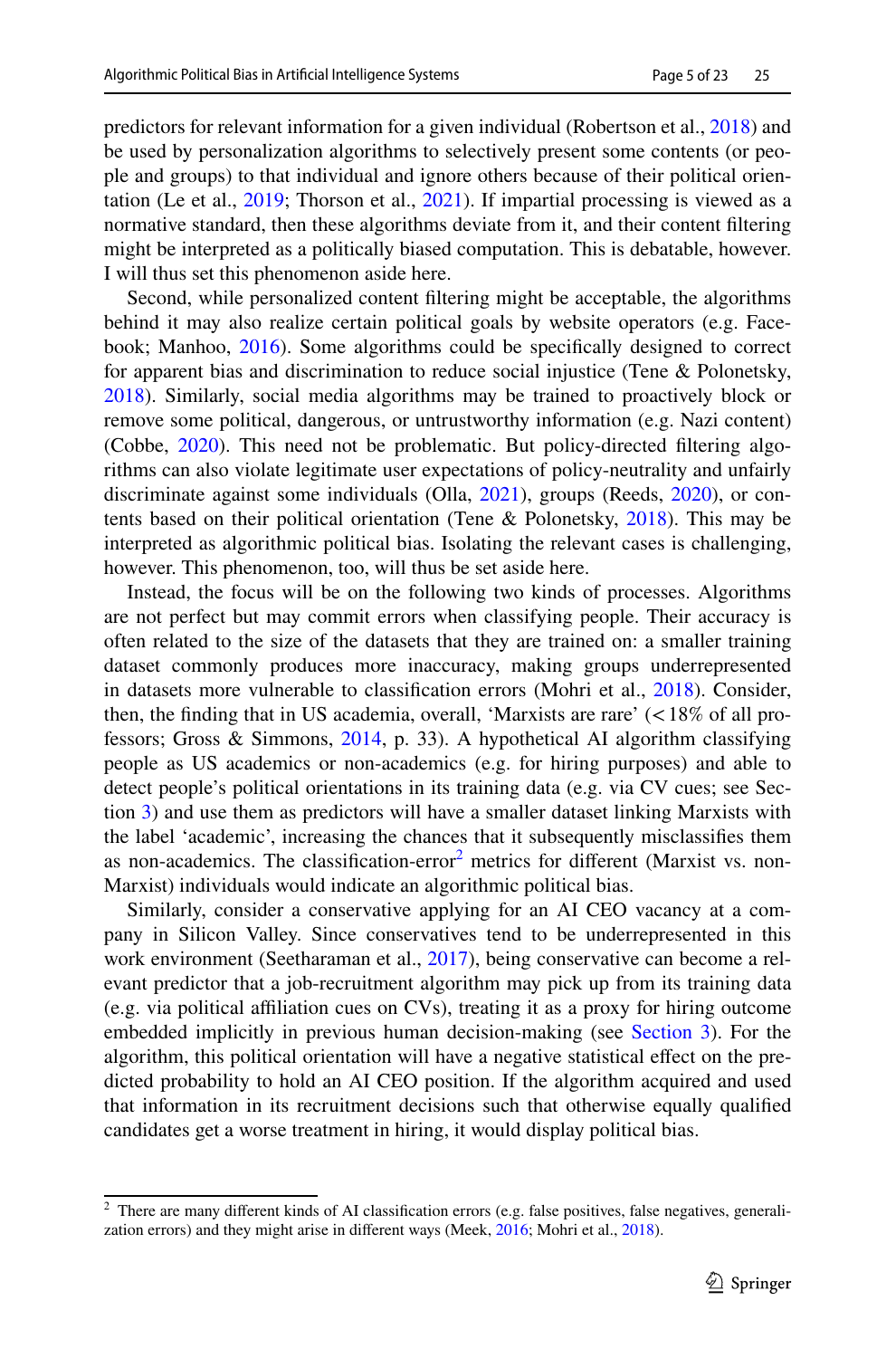The focus here will be on these two kinds of cases, i.e. cases in which algorithms make socially relevant predictions or decisions that are based on political orientation in contexts where this feature should be irrelevant. Unless otherwise indicated, the term 'algorithmic political bias' will henceforth designate these types of computational processes. Are such biases *real*? The following arguments suggest that they can easily emerge in many AI systems.

# <span id="page-5-0"></span>**3 How Might Algorithmic Political Bias Arise?**

The here relevant AI algorithms are mining data according to models that they have formed through machine learning (ML) (Burrell, [2016](#page-18-9)). To illustrate a case of supervised  $ML^3$  $ML^3$  with a toy example, consider the training of an algorithm for hiring decisions. The algorithm is fed with CVs of past applicants as training data, where these CVs were classifed by human agents with labels such as 'suitable candidate' or 'unsuitable candidate'. The algorithm is then instructed to extract 'suitable candidate' features from the CVs and develop a predictive model for identifying such candidates in the training data and, subsequently, in new applicants' CVs, which it did not previously encounter (Li et al., [2020\)](#page-20-10).

Importantly, while CVs often explicitly state, for example, job qualifcation, work experience, gender, and racial identity, they might also contain direct or indirect cues of *unstated* features (Lee et al., [2019\)](#page-20-0), which may include political orientation. For instance, political campaigning experience (e.g. for a socialist cause), publications (defending particular political views), previous jobs (e.g. liberals being academics, conservatives being entrepreneurs; Swanson, [2015\)](#page-21-9), university degrees (e.g. liberals studying philosophy, conservatives economics; Gross & Simmons, [2014\)](#page-19-12), zip codes (e.g. liberals living in cities vs. conservatives living in rural areas; Parker et al., [2018](#page-21-10)), or links to personal websites, or social media (LinkedIn, Instagram, Facebook) may provide human recruiters with information about and proxies for applicants' political orientations (Roth et al., [2020\)](#page-21-11). Social media contents, in particular, make it easy to discern people's political orientation via, for instance, implicit cues ('Black Lives Matter' hash tags, 'Choose Life' signs, etc.; ibid). And just as human recruiters (about 43% of US job recruiters use social media to evaluate applicants; Henderson, [2018\)](#page-19-13), recruitment algorithms, too, might be trained to process these data alongside people's CVs.

Crucially, both explicitly stated and proxy features may correlate with 'suitable (or unsuitable) candidate' status. And so, while algorithms will during their training recognize relationships between applicants' *qualifcations* and successful outcomes, they can also detect correlations between qualifcation-independent factors—e.g. gender, racial identity, or proxies of political orientation—and outcomes (Barocas & Selbst, [2016\)](#page-17-0). They may then form models that take these factors as predictors and subsequently treat diferent groups unequally based on

<span id="page-5-1"></span><sup>&</sup>lt;sup>3</sup> ML may involve many different programs; e.g. supervised, unsupervised, or reinforcement learning; see Burrell ([2016\)](#page-18-9) for details.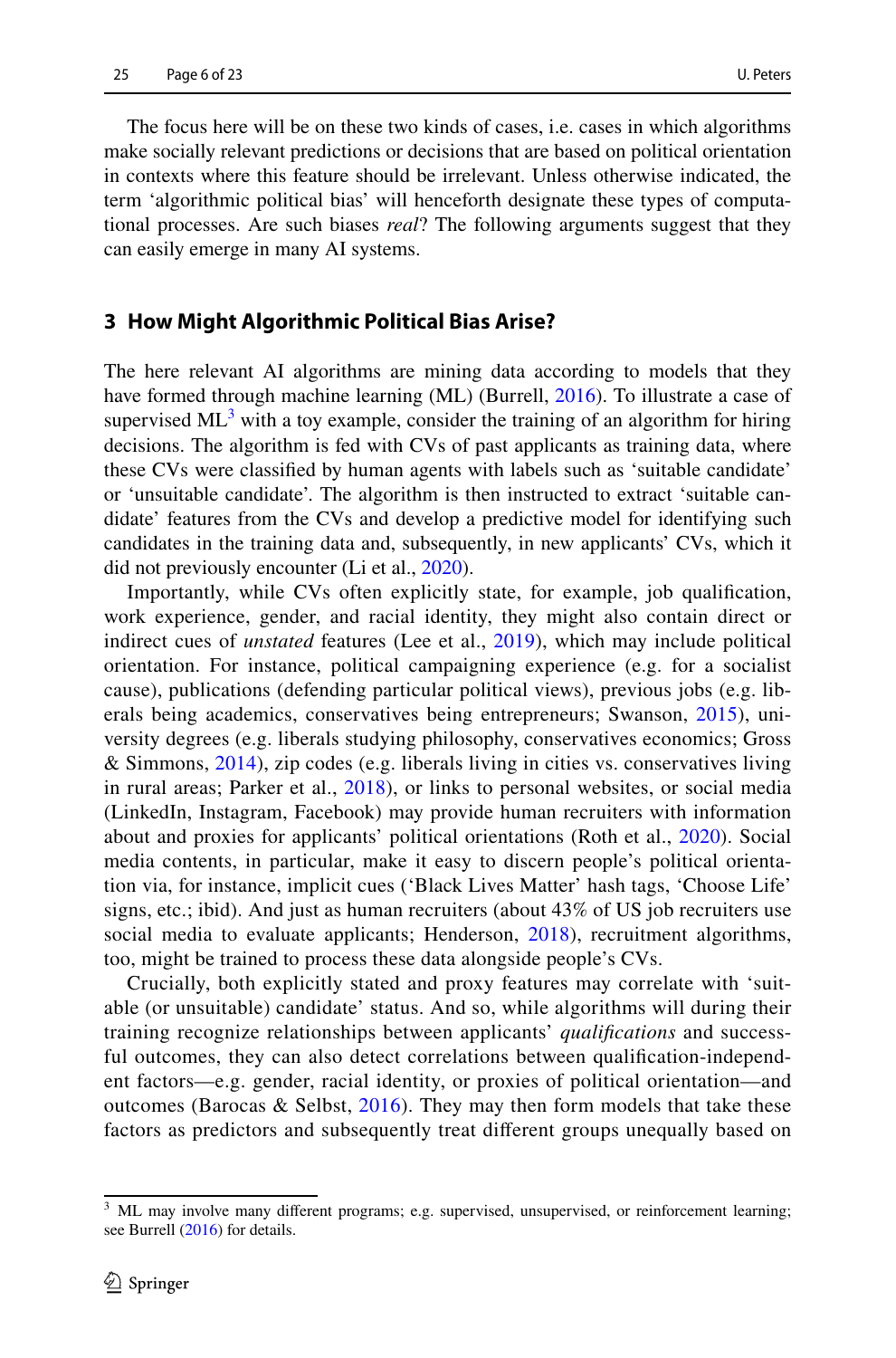gender, race, or political orientation rather than relevant qualifcation diferences (Köchling & Wehner, [2020\)](#page-20-11). Moreover, since socially sensitive variables such as, for instance, racial identity or political orientation might correlate with innocuous ones (e.g. zip codes), even when the algorithms are prevented from using sensitive variables as predictors, they could still latch onto these unproblematic factors. By treating them as proxies for the sensitive ones, they can pro-duce the same outputs as before (see also the 'proxy problem' in Johnson, [2021](#page-19-14)).

But how might systematic correlations between irrelevant (incl. proxy) features and negative outcomes arise in the frst place and become picked up by algorithms? There are at least three ways in which this could happen (Danks & London, [2017\)](#page-18-2).

#### (1) Mislabelling of the AI training data

In previous recruitments, due to implicit bias, employers might have consistently (and inadvertently) in their CV labelling downgraded candidates with degrees from women's, historically Black, or conservative/liberal institutions, certain political volunteering work, previous jobs, or certain political social media cues. Job-recruitment algorithms trained on data from these past decisions, too, may then take these features as predictors of low hiring success and disfavour certain gender, racial, or political groups with credentials otherwise equal to other applicants even if no employer ever explicitly indicated the problematic predictor-outcome relationships in previous decisions (Barocas & Selbst, [2016\)](#page-17-0). That is, just as implicit gender and racial biases might lead people to mislabel AI training data (Lee et al., [2019](#page-20-0)), political biases could do so too. Indeed, using the same methodology commonly employed to identify implicit gender and racial biases, i.e. the Implicit Association Test (IAT) (for details, see Kurdi & Banaji, [2021\)](#page-20-12), Iyengar and Westwood ([2015](#page-19-15)) found that Democrats and Republicans showed strong automatic associations between negative words and Republican and Democrat contents (e.g. party symbols), respectively. Moreover, when Democratic and Republican participants were asked to decide on the award of a scholarship to one of two students based on their CVs (containing either a Democrat or Republican identity cue), most participants selected the student with their own political orientation even when the student with the opposite orientation had higher grades (for more evidence of political bias in hiring contexts, see Gift and Gift ([2015\)](#page-19-16) and Roth et al. ([2020](#page-21-11))). It is fair to assume, then, that people's (implicit or explicit) political biases may also lead them to systematic errors in the labelling of CV data that are subsequently used for AI training purposes, which can result in algorithmic political bias.

#### (2) Unrepresentative sampling

Algorithmic bias, in general, can also emerge when the AI training data are labelled correctly but remain unrepresentative, yielding models that perform worse on undersampled groups. For instance, the training data for an algorithm used for diagnosing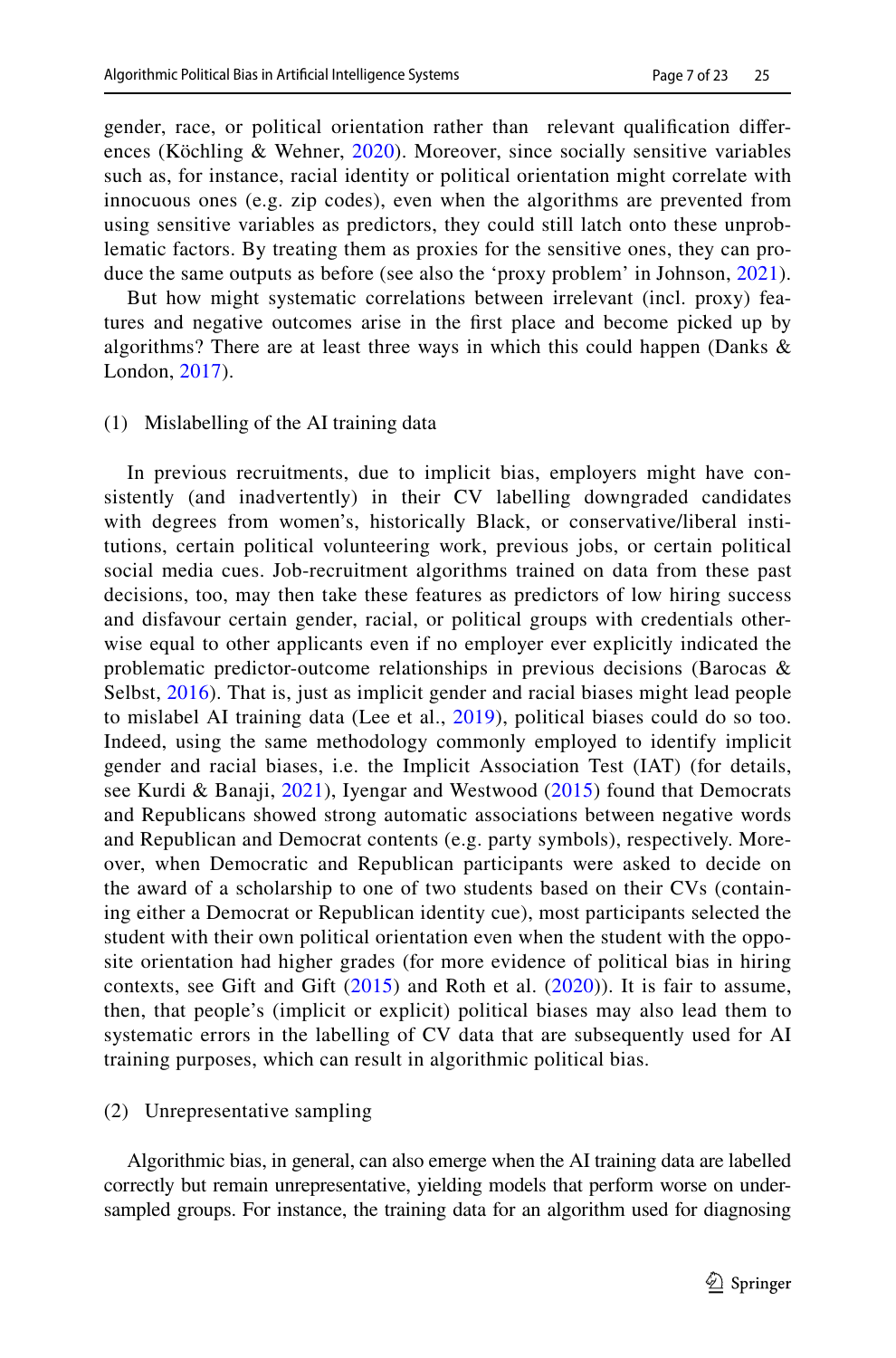COVID-19 symptoms might unintentionally be drawn from hospitals frequented predominantly by White, rich, male individuals. The algorithm is then trained 'using unrepresentative or incomplete data from electronic health records that refect disparities in healthcare access and quality', resulting in an AI system that is likely to more frequently mislabel individuals not belonging to the dominant group and so will 'refect, repeat, and compound pre-existing structural discrimination' (Leslie et al., [2021,](#page-20-13) p. 2). Similarly, if a hiring algorithm for AI job positions is trained on recruitment data only from Silicon Valley, since people on the radical left and conservatives tend to be underrepresented in this area (Broockman et al., [2019;](#page-18-10) Tiku, [2018\)](#page-21-12), the algorithm may subsequently downgrade their AI job applications, as their political orientation has in the (unrepresentative) sample a negative statistical efect on the predicted probability of working in the feld, resulting in algorithmic political biases.

#### (3) Mirroring existing social inequalities

Finally, algorithmic biases, in general, can also emerge even when training data are correctly labelled and representative. This is because social inequalities (often resulting from historical injustices) are common in many social environments (Lee et al., [2019\)](#page-20-0). AI models that accurately represent these environments will also refect these negative aspects and may in their processing replicate them (Noble, [2019\)](#page-20-2). To see how this might lead to algorithmic political bias, in particular, consider an example.

Suppose that an algorithm for allocating university scholarships is trained with data from previous students' CVs, capturing their demographics, grades, and political orientation (e.g. the CVs contain cues of liberal or conservative campaigning). The algorithm learns to map these data onto students' subsequent achievements. Suppose further that while the data are representative and correctly labelled, they come from an environment where (e.g. due to structural disadvantages) both female and liberal students pattern with those who are low academic achievers. During the training, the algorithm thus forms a model that connects being female or liberal with lower achievement, and being male or conservative with higher achievement. Suppose that the algorithm is then given new CV data from two groups of students applying for scholarships, where individuals from both groups have identical grades (and gender) but those in one group are also liberal whereas the others are conservative. Using its predictive model, the algorithm systematically classifes the liberal students as less likely to be high achievers based on their political orientation and allocates the scholarship to students from the other group.

In this example, political orientation (and gender) reliably correlates with academic achievement. But since the algorithm bases its verdict concerning the scholarship on students' political orientation, its output is clearly biased. After all, if we replaced 'liberal' in the example with 'female', the output would be treated as unfair and biased too. Since, in the case at hand, the algorithm deviates from a moral standard by unfairly<sup>[4](#page-7-0)</sup> privileging conservative over liberal students, it instantiates

<span id="page-7-0"></span><sup>4</sup> It might not be intrinsically unfair to use features causally irrelevant for academic achievement in predictions of academic achievements and scholarship allocation. What matters here is just that it is intuitively plausible that we would view the example as a case of unfair treatment.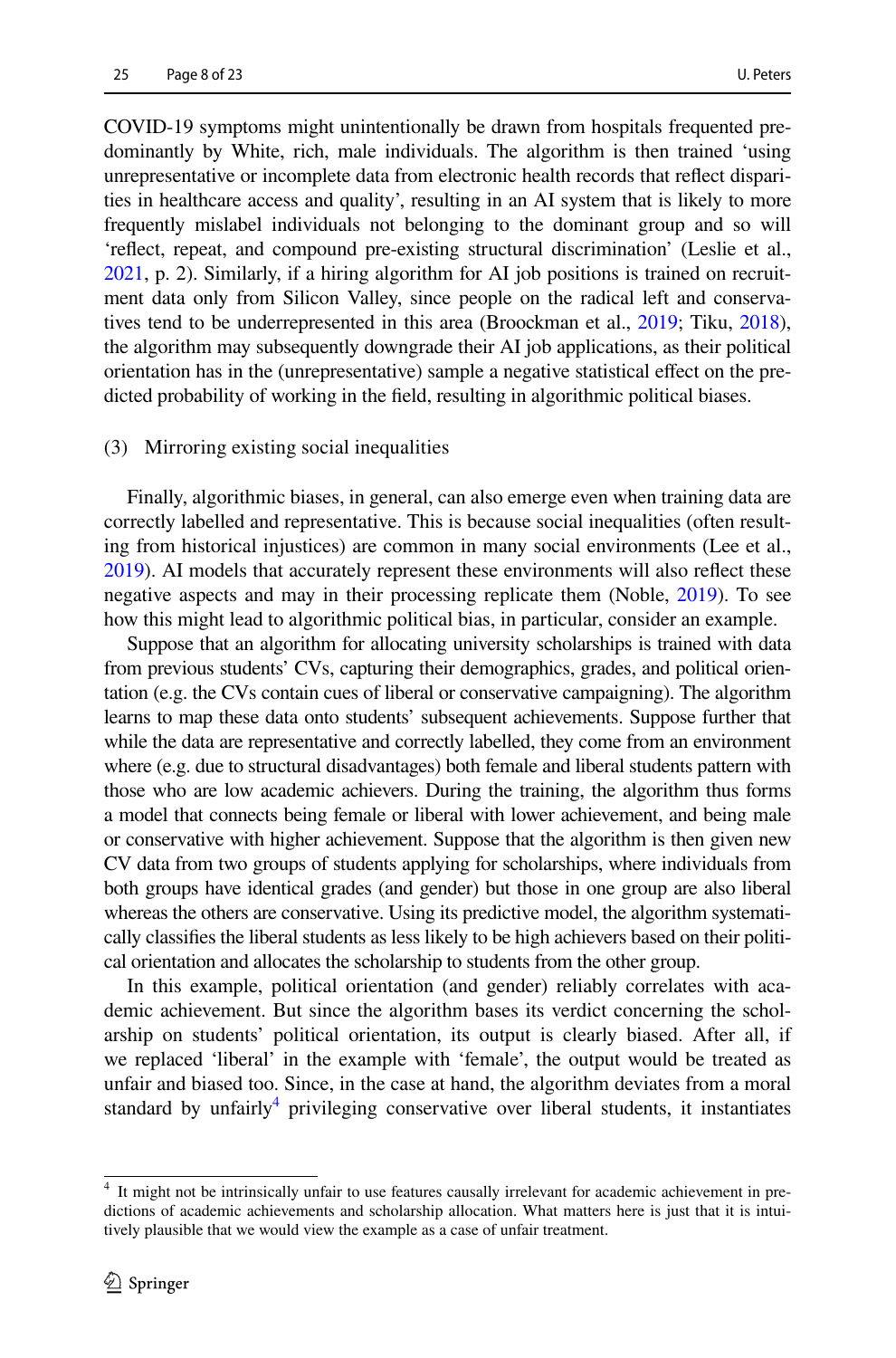algorithmic political bias even though no human biases were involved in the AI training. In sum, algorithmic political bias can emerge in some of the same ways in which algorithmic gender and racial biases arise. And it can lead to some of the same ethically problematic outcomes in, for instance, job hiring or scholarship contexts.

# <span id="page-8-0"></span>**4 Distinctive Features of Algorithmic Political Bias**

Having argued that algorithmic political biases share some key features with algorithmic gender and racial biases, there are also important diferences. They can best be illustrated by frst comparing the human equivalents of these biases.

### **4.1 Human Gender and Racial Biases vs. Political Biases**

In many cases, people's political biases are likely to have a stronger impact on cognition and behaviour than, for instance, implicit racial biases when both political orientation and racial identity are known. For example, Iyengar and Westwood [\(2015\)](#page-19-15) tested the strength of political bias (Democrat vs. Republican) compared to racial bias (European vs. African-American) by using an IAT measuring the reaction time people needed to associate Democrats vs. Republicans and Europeans vs. African-Americans with positive or negative attributes. They found that negative cross-political associations were signifcantly faster (hence more automatic) than negative associations related to African-Americans.

Iyengar and Westwood also asked people to decide on the basis of CVs that contained markers of either racial or political identity whether to award a scholarship to a student applicant. They found that for both Democratic and Republican participants political orientation had a more signifcant, negatively biasing impact on the decisions than racial identity. Relatedly, while there is some evidence that job-related information such as knowledge and skills can attenuate the efect of ethnicity and gender on hiring decisions, Roth et al. [\(2020\)](#page-21-11) found that 'political similarity processes continued to signifcantly infuence hireability ratings even when information about applicant qualifcations and accomplishments were included in the design and analyses' (p. 482). What might explain these diferences?

Iyengar et al. [\(2019\)](#page-19-6) suggest that political biases are more pronounced because '[u] nlike race, gender, and other social divides where group-related attitudes and behaviors are subject to social norms […], there are [in the USA] no corresponding pressures to temper disapproval of political opponents. If anything, the rhetoric and actions of political leaders demonstrate that hostility directed at the opposition is acceptable and often appropriate' (p. 133). For instance, US media outlets often present evidence of overt hostility among political opponents, including unrestrained exchanges of insults that are largely accepted, sometimes applauded (think of Trump's 'Crooked Hillary',<sup>[5](#page-8-1)</sup> or De Niro's 'F\*\*\* Trump!'<sup>6</sup> claims; Moody-Adams, [2019\)](#page-20-14).

<span id="page-8-1"></span><sup>5</sup> [https://www.theguardian.com/us-news/shortcuts/2018/apr/17/presidents-nicknames-slimeball-comey](https://www.theguardian.com/us-news/shortcuts/2018/apr/17/presidents-nicknames-slimeball-comey-former-fbi-director)[former-fbi-director](https://www.theguardian.com/us-news/shortcuts/2018/apr/17/presidents-nicknames-slimeball-comey-former-fbi-director)

<span id="page-8-2"></span><sup>6</sup> [https://www.theguardian.com/flm/2018/jun/11/robert-de-niro-wins-ovation-fuck-trump-speech-tony](https://www.theguardian.com/film/2018/jun/11/robert-de-niro-wins-ovation-fuck-trump-speech-tony-awards)[awards](https://www.theguardian.com/film/2018/jun/11/robert-de-niro-wins-ovation-fuck-trump-speech-tony-awards)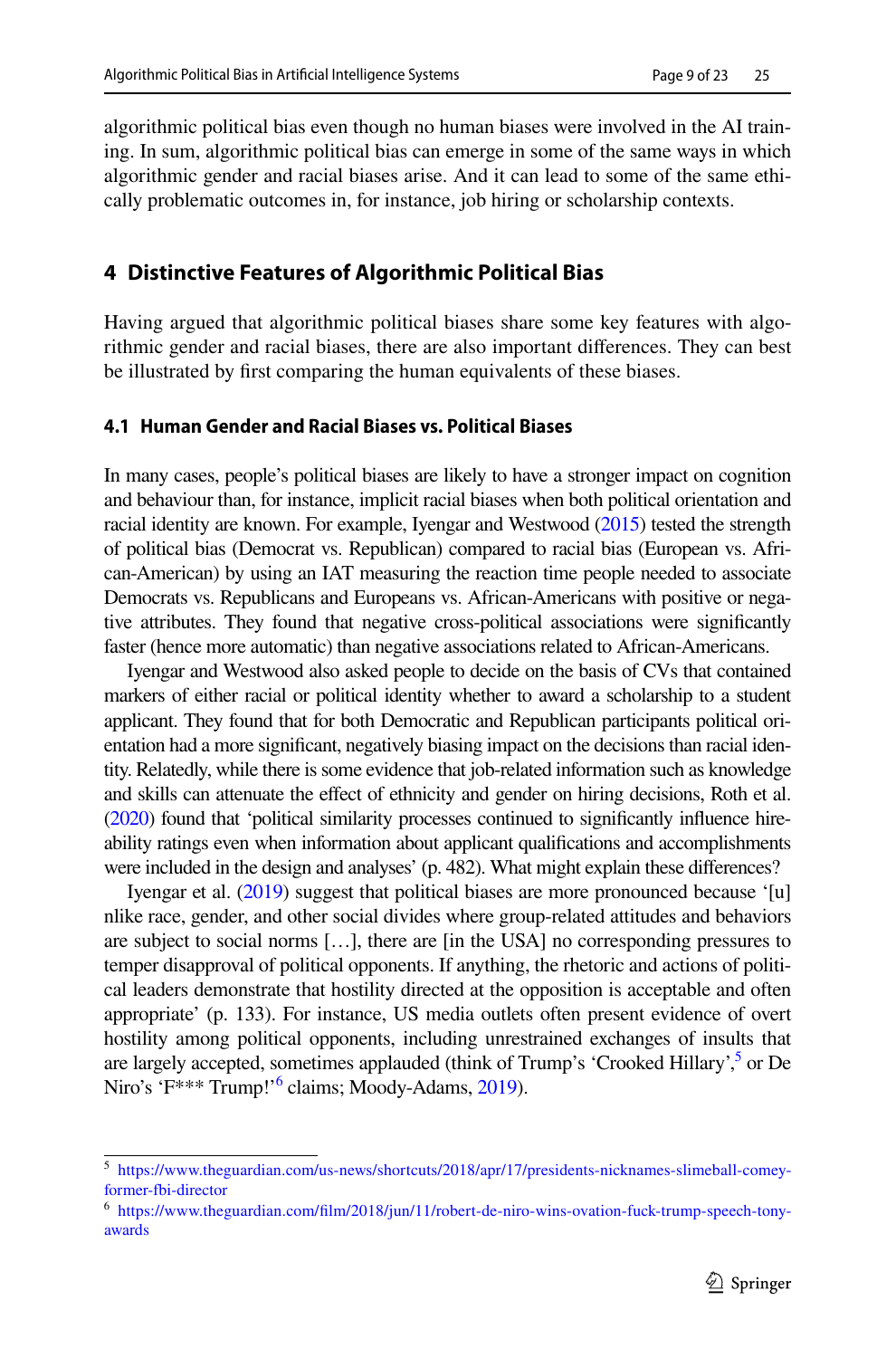To be sure, the USA has a two-party structure and frequent political campaigning might produce a unique political in-group vs. out-group dynamic, potentially magnifying political hostility in ways less likely in political systems with multiple parties (Lelkes & Westwood, [2017](#page-20-15)). However, research suggests that while the extent of political polarization and hostility does difer internationally, it is both common (think of Brexiteers vs. Remainers, populists (anti-immigration) vs. cosmopolitans (pro-immigration advocates), etc., Druckman et al., [2020](#page-18-11)) and relatively stable across various types of democratic countries, including ones with many diferent political parties and viewpoints (Westwood et al., [2018\)](#page-22-3). In fact, some studies found that 'afective [political] polarization is [also] acutely present in European party systems, as partisans are often extremely hostile towards competing parties' (Reiljan, [2020,](#page-21-13) p. 1).

It should not be surprising that some degree of aversion, hostility, and incivility between people of diferent political orientations is common and largely tolerated in Western democracies. This is because it can have positive consequences such as prompting political engagement of the electorate. It can also serve as a 'tool of insurrection', and calls for political civility might have the 'negative function' of 'silencing or subjugating a marginalized group' (Jamieson et al., [2017](#page-19-17), p. 212). Kennedy [\(2001\)](#page-19-18) goes further arguing that the 'civility movement is deeply at odds with what an invigorated liberalism requires: intellectual clarity; an insistence upon grappling with the substance of controversies; and a willingness to fght loudly, openly, militantly, even rudely for policies and value'. Moreover, while gender and racial identity are (often) not chosen, people's political orientation is commonly<sup>[7](#page-9-0)</sup> a matter of choice that might involve adopting value judgements that ofend and harm others (e.g. judgements on whether one supports gay marriage, White supremacy, etc.; Roth et al., [2020\)](#page-21-11). Given these points, some open and tolerated aversion amongst political opponents should be expected in a functioning democracy and might often be justifed. This evidently (and rightly) does not hold for anyone's aversion against people based on their gender or racial identity.

As understandable as this diference may be, it also leads to an important problem with political bias. The reason is that this diference makes it more likely that political bias and hostility can *spill over* from domains where they are acceptable into domains of judgement- and decision-making where they are widely viewed as unacceptable. Studies in which political biases afected decisions on scholarship award (Iyengar & Westwood, [2015](#page-19-15)), job hiring (Roth et al., [2020\)](#page-21-11), or research manuscripts (Abramowitz et al., [1975;](#page-17-1) Ceci et al., [1985](#page-18-12)) illustrate this. In all these situations, basing one's verdict on the political orientation of candidates or manuscripts rather than their competence or quality would clearly be viewed as unacceptable even by many people who see some political hostility in the political arena as acceptable part of democratic societies.

Similarly, many people may hold that, in academia, political values should be irrelevant and the focus should be on objectivity and competence (Haidt, [2016\)](#page-19-19). Yet, surveys with US (Yancey, [2011;](#page-22-4) Shields & Dunn [2016\)](#page-21-14) and international samples (Inbar & Lammers, [2012;](#page-19-20) Peters et al., [2020](#page-21-15)) found that many academics in

<span id="page-9-0"></span><sup>&</sup>lt;sup>7</sup> But this may not always (fully) be the case (see, e.g. Funk et al.,  $2013$ ; Kalmoe & Johnson, [2021](#page-19-8)).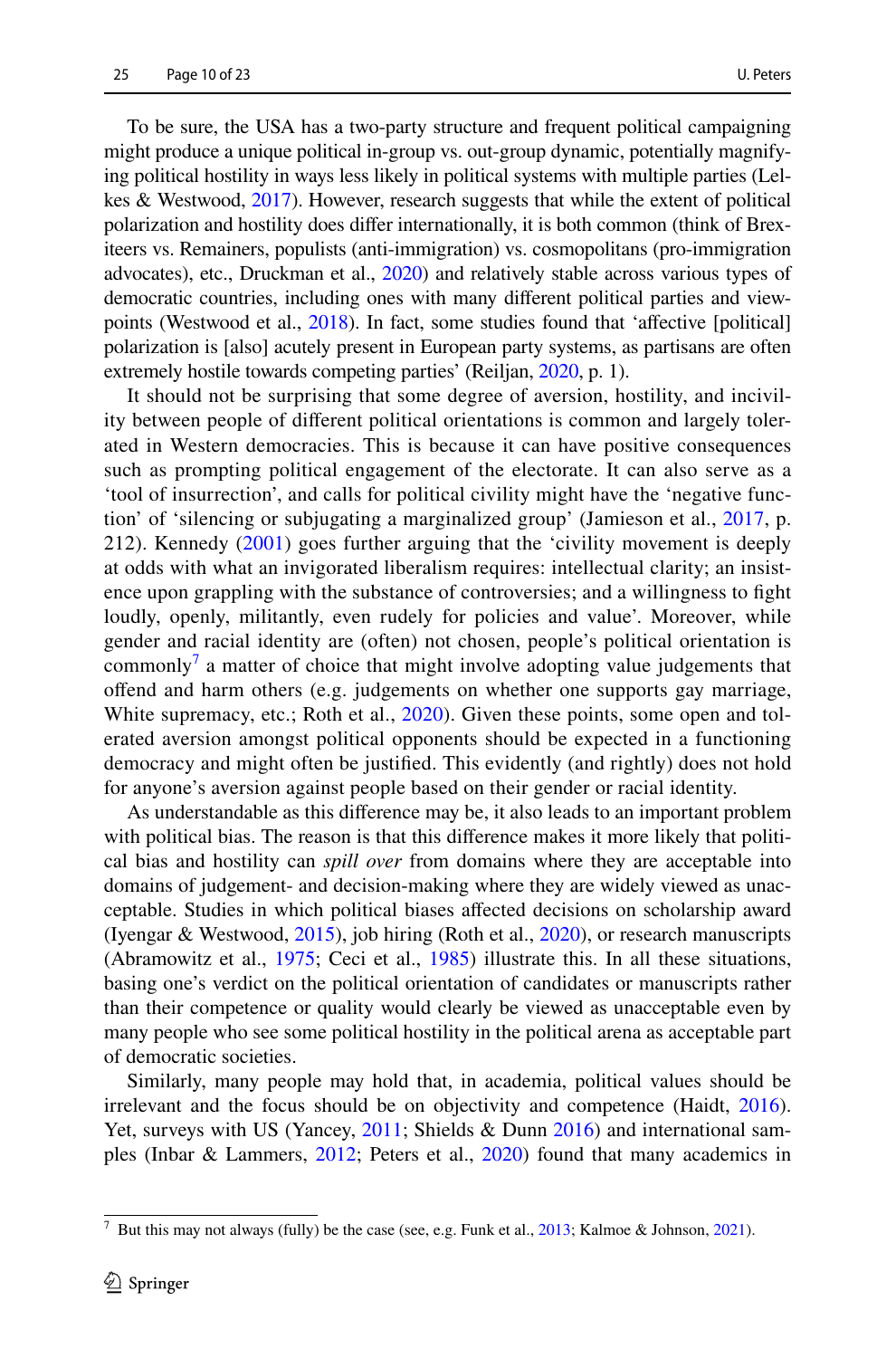the sciences and humanities openly expressed willingness to discriminate against colleagues with a political orientation opposite to their own. If such overt bias had been found against, for instance, women then perhaps shock waves would have gone (rightly) through academia. Yet, this hardly happened in the political orientation case. These points suggest that while there are social norms against gender and racial biases that strongly penalize people for such biases across domains, there are no equally powerful and wide reaching norms doing the same for political bias. Since political biases are largely left unchecked in many domains in the public sphere (e.g. the media, politics, campaigns), they can more easily and likely bleed into other domains where they are just as problematic as gender and racial biases (hiring, paper reviewing, etc.).

### **4.2 Revisiting Algorithmic Political Bias**

If human political biases have the features just mentioned, this has implications for the theorizing about, and the risks posed by, *algorithmic* political biases. Specifcally, the preceding points provide reasons to believe that, in comparison to algorithmic gender and racial biases, algorithmic political biases are particularly likely to emerge and especially hard to detect and eradicate.

Notice frst that AI system developers and managers are not generally apolitical. They often have (just as everyone else) certain political identities (Broockman et al., [2019](#page-18-10)). Since the existence of political biases in people in general is well documented (Iyengar et al., [2019;](#page-19-6) Jost et al., [2009\)](#page-19-4), we should expect AI developers and managers, too, to have certain biases protecting or favouring their own political views. As noted above, these biases may then (just as their gender or racial biases) afect, for instance, their labelling of training data for algorithms that draw inferences about people or contents (e.g. for profling job applicants, online recommendations, etc.). Indeed, since implicit political biases can affect people's responding more strongly than, for instance, racial biases (Iyengar & Westwood, [2015\)](#page-19-15), there is reason to believe that these biases will also more likely and more automatically lead individuals to link negative features with their political opponents when labelling relevant AI training data. This increases the chances that these biases become embedded in algorithms.

Additionally, when political biases infuence the labelling and selection of AI training data, these efects are likely to be more difcult to detect for the people involved than if gender or racial biases did so. This is because there are strong and comprehensive social norms against the second kind of biases that make them salient and boost people's attention to their potential efects. But there are no equally powerful and wide reaching norms to make political biases salient and motivate AI developers and managers to attend to them. This should reduce their ability to check for and recognize these biases during the labelling and selection of AI training data.

It might be suggested that while in politics, political aversion is often viewed as acceptable, when it comes to AI developers' task of classifying individuals or contents for ML purposes, this is a diferent context. Discrimination based on features,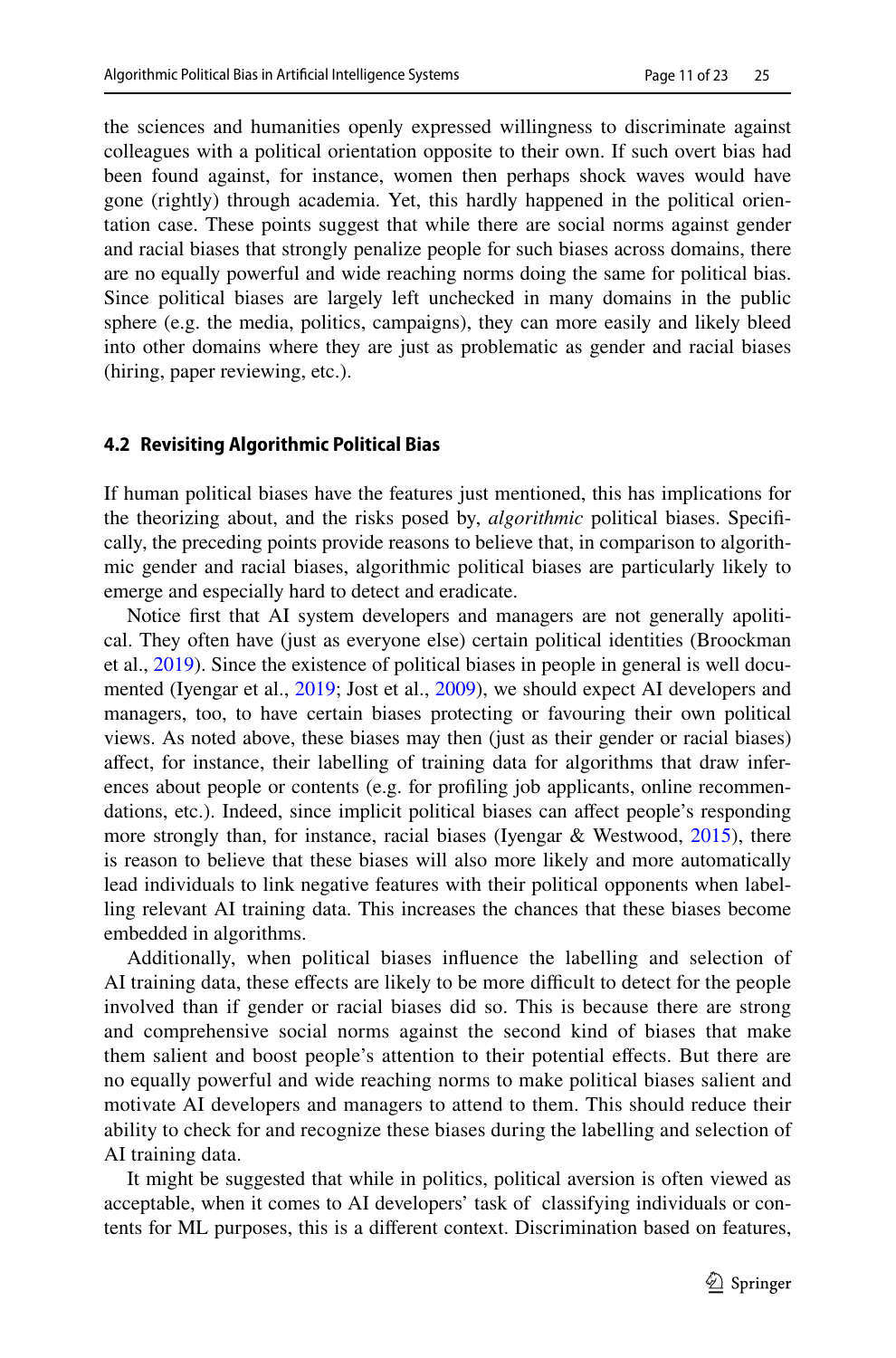such as political orientation, that are causally irrelevant for a target variable may not be tolerated by people working in the feld of AI at all.

However, as noted, survey data indicate that in other domains, for instance, academia, where we would perhaps also strongly expect people to constrain their politically biased responding, this does not happen the way one would think either (Inbar & Lammers, [2012](#page-19-20); Peters et al., [2020](#page-21-15); Yancey, [2011\)](#page-22-4). There is thus evidence that political aversion and readiness to discriminate against political opponents sometimes migrate from domains where they are acceptable into domains where people are expected to keep them in check and not discriminate others based on features that are causally irrelevant. The reliability of the intuition that the domain of AI development or management may be impervious to such spill-over efects becomes thus questionable.

Such efects are likely to be more common in countries in which political polarization and cross-political hostility are pervasive in politics and the media. This is because increased exposure to these social factors (just as increased exposure to media violence) may desensitize people and increase their tolerance threshold for them (Krahé et al.,  $2011$ ). Crucially, one of the countries currently dominating much of the most influential AI developments, namely the USA (Savage, [2020\)](#page-21-16), fits the bill of a nation with strong, widely broadcast political polarization (Finkel et al., [2020](#page-19-5); Talisse, [2019](#page-21-17)).

Moreover, even in cases when AI training data are correctly labelled and representative, compared to algorithmic gender and racial biases, algorithmic political biases are still particularly likely to result and produce harmful efects. The reason is that in an environment in which social norms strongly curb gender and racial biases, these kinds of biases are less likely to become part of predictive models that simply refect this environment than in an environment in which no such norms exist. By extension, since Western societies currently contain no equally strong domaingeneral social norms against political biases, such biases should be more likely to become part of predictive AI models that just refect these environments.

Also, since political aversion, hostility, and incivility are in many domains (campaigns, politics, the media) in Western societies to some extent tolerated, the dangers tied to algorithmic political biases in AI systems that are trained to operate in *other* domains (e.g. hiring) are particularly likely to be underestimated or downplayed. Underestimations may be especially common amongst people whose political opponents are targeted by these biases, as the power of the rationale that the 'enemy of my enemy is my friend' is well documented (Aronson & Cope, [1968](#page-17-2)). Additionally, a recent meta-analysis of studies on political bias found that, for instance, liberal and conservative study participants equally evaluated otherwise identical information more favourably when it supported their prior political identity vs. when it threatened it (Ditto et al., [2019](#page-18-13)). There may thus be much less societal unity on whether or how to tackle algorithmic political biases (compared to gender and racial biases), making it harder to appreciate and identify their potential dangers.

Relatedly, there is a clear consensus in democratic nations that all gender and racial discrimination should be eradicated (West et al., [2019\)](#page-22-1). Indeed, discrimination based on gender or racial identity is *illegal* in Western societies (Chopin &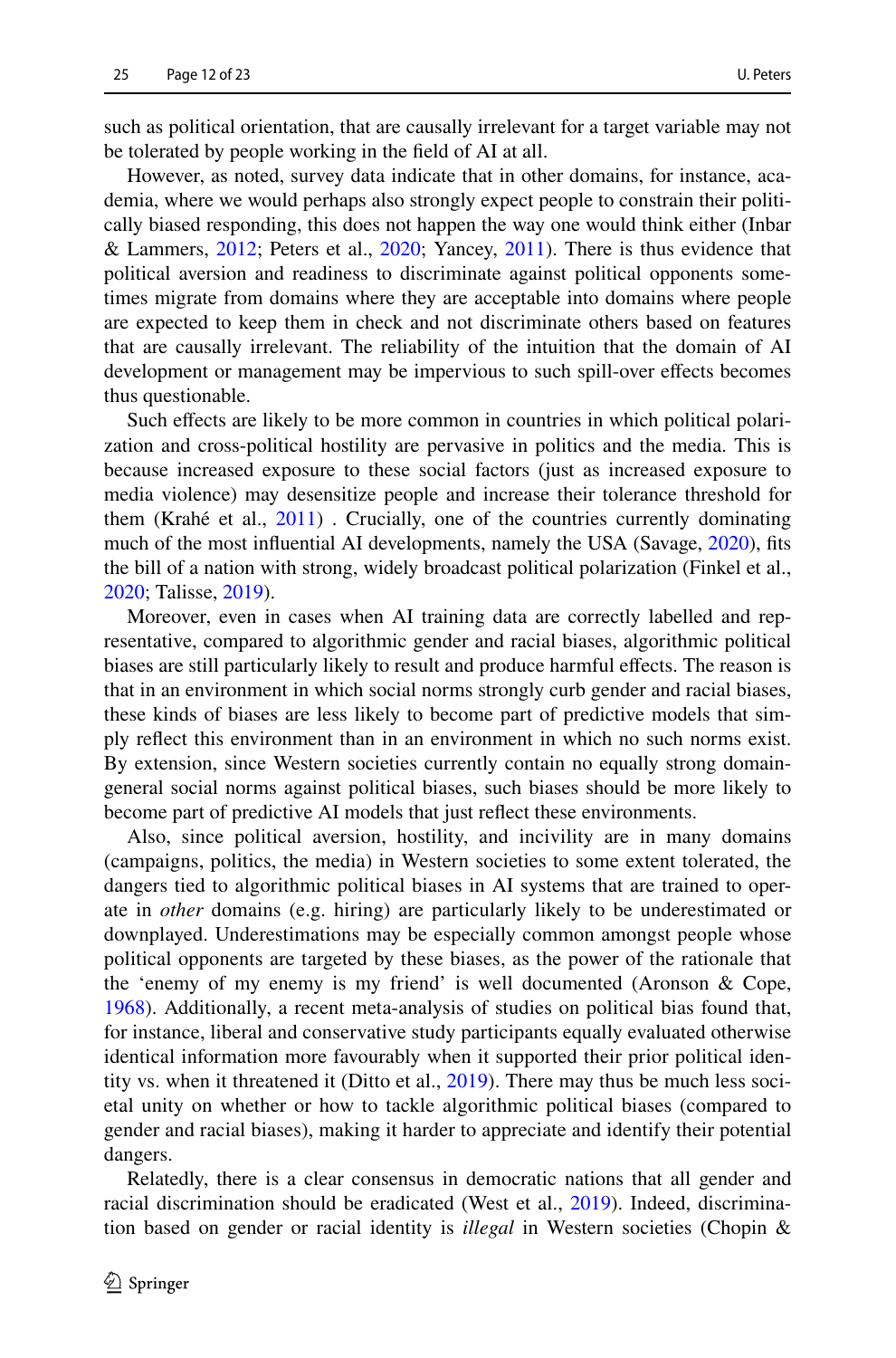Germaine, [2017\)](#page-18-14). Yet, when it comes to political discrimination, this is less clear. Discrimination based on some political orientations (e.g. extremist views) is legal, as they violate fundamental rights of others. More generally, unlike in the  $EU^8$  $EU^8$  in some US states, 'private employers may discriminate against their employees and job applicants based on political beliefs and some political activities': 'political behaviors and beliefs are not protected classes under the major employment antidiscrimination laws' (Spiggle, [2021](#page-21-18)). Similarly, the UK government states: 'It is not automatically unfair to dismiss someone because of their political beliefs or political groups they belong to'.<sup>[9](#page-12-1)</sup>Since political discrimination is not ethically or legally problematic per se, efforts to track and determine how to deal with it and its algorithmic instantiations become more complex, making it more difficult to readily and clearly see the related risks. In fact, just drawing the line between political orientations that are fair targets of aversion and those that are not is often challenging. Political views are on a spectrum between extremes, where setting a particular point as a 'red line' can become arbitrary, hotly debated, or based on prior value judgements that change over time (Ekström et al., [2020](#page-18-15)). The elusiveness and changeability of a clear demarcation line can make recognizing and tackling algorithmic political biases again particularly difficult.

# **4.3 Why Algorithmic Political Bias May Be Worse than Human Political Bias**

Most of the concerns just outlined also apply to human political biases. But there is an important point that suggests that they are signifcantly more pressing when it comes to algorithmic political biases. The point harks back to the detection of political orientations.

It could be argued that someone's political leaning, unlike their gender or racial identity, is much less detectable on, say, their CVs, in names, or their faces. The chances that a mislabelling of AI training data, unrepresentative sampling, or an AI's mirroring of existing social inequalities may result in algorithms correlating political orientations with negative outcomes may thus be much lower than in the case of gender and racial identity. In fact, it seems that people can, if they want to, relatively easily conceal their political identity in everyday life and social environments, at the workplace, and so on (resulting in 'invisible' diversity) (Clair et al., [2005\)](#page-18-16). They may just refrain from expressing their views (Shields  $&$  Dunn, [2016\)](#page-21-14).

However, AI algorithms changed this. For content personalization purposes, various websites (Google, Facebook, etc.) now employ algorithms specifcally trained to infer people's attitudes, including political orientations (Hinds & Joinson,

<span id="page-12-0"></span><sup>8</sup> Article 21 of the EU Charter of Fundamental Rights says: 'Any discrimination based on any ground such as sex, race, colour, ethnic or social origin, genetic features, language, religion or belief, political or any other opinion, membership of a national minority, property, birth, disability, age or sexual orientation shall be prohibited'. See

<https://fra.europa.eu/en/eu-charter/article/21-non-discrimination>

<span id="page-12-1"></span><sup>&</sup>lt;sup>9</sup> https://www.gov.uk/dismiss-staff/unfair-dismissals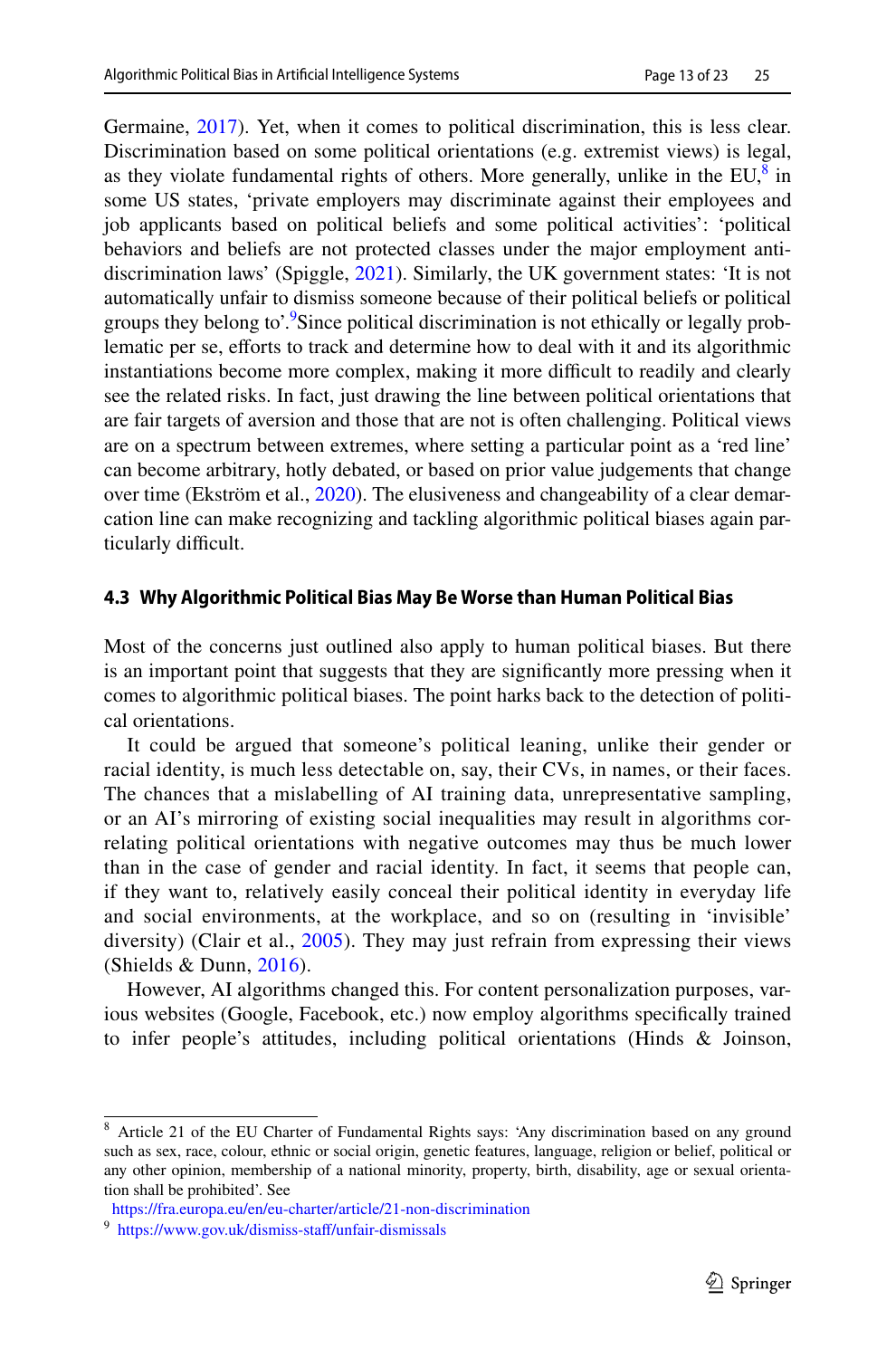[2019](#page-19-21)), from their 'digital footprints' (e.g. their clicks, news browsing, etc.) even when website users do not explicitly express any political statements (Lambiotte  $\&$ Kosinski, [2014](#page-20-17); Vincent, [2016\)](#page-21-19). For instance, some of these algorithms can infer people's political orientations simply from a set of their Facebook 'likes' where these 'likes' are not themselves indicative of any particular political view (Youyou et al., [2015](#page-22-5)). Even the point that people's political orientations cannot be read off from their faces is now questionable. A recent study published in *Science* (Kosinski, [2021\)](#page-20-18) found that some existing facial recognition algorithms (used by e.g. the London Metropolitan Police; Santow, [2020](#page-21-20)) can be trained to 'expose individuals' political orientation, as faces of liberals and conservatives consistently difer': 'Political orientation was correctly classifed in 72% of liberal–conservative face pairs, remarkably better than chance (50%), human accuracy (55%), or one aforded by a 100-item personality questionnaire (66%). Accuracy was similar across countries (the U.S., Canada, and the UK), environments (Facebook and dating websites), and when comparing faces across samples' (Kosinski, [2021,](#page-20-18) p. 1). That is, single facial images, which are often easily accessible to the public on Facebook, LinkedIn, etc., can already 'reveal more about a person's political orientation than their responses to a fairly long personality questionnaire' (ibid). Some algorithms can thus detect people's political leanings even in cases when individuals do not want that to happen and would prefer to hide the relevant cues in human social interactions. As a result, the more people become subjected to these algorithms (e.g. when companies assess job applicants' social media profle, use AI for face recognition, etc.), the smaller the space in which they can avoid becoming the targets of political biases by concealing their political orientation. This is because even though algorithms trained to detect political orientations of individuals, groups, or contents need not also be biased against them, they can provide *human* decisionmaking agents with ready insights into others' otherwise often hidden political orientation. And if these human agents subsequently process this information in their decision-making including, for instance, in the labelling of AI training data, it may trigger their political biases, which in turn can infuence their data labelling, and result in algorithms inheriting political biases in the ways outlined above.

In fact, since many algorithms already routinely track people's political orientations (for website personalization purposes), and data sharing between website algorithms is common (Rodriguez, [2020](#page-21-21)), it is only to be expected that future (potentially even already some existing) job-recruitment algorithms will also draw on digital footprint data to inform hiring decisions and use people's political orientations as predictors. If such an algorithm has initially learned, for instance, through CV cues (from people's face pictures, past campaigning, etc.) that in a particular company, individuals with a certain political orientation are not hired, then even equally qualifed applicants who intentionally omit any marker of this orientation in their submitted applications might still be treated worse by the algorithm when it detects signs of that orientation in their digital footprint data (faces, etc.). While (AIunaided) human political biases would in these situations be undercut, *algorithmic* political biases can still operate. The potential harm related to them in the future is hence likely to be signifcantly higher than that connected to human political biases.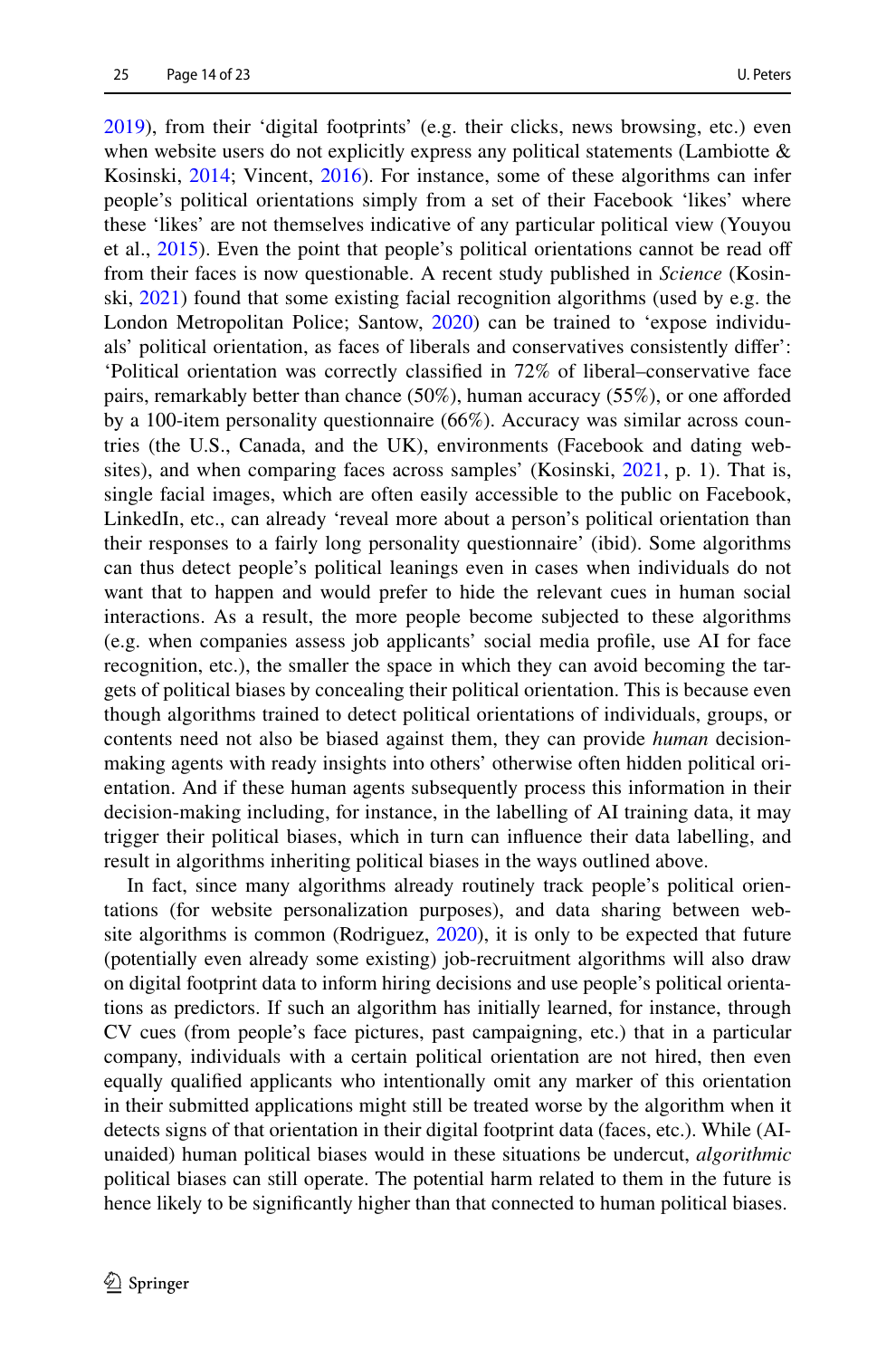# **4.4 Clarifcations**

In considering the preceding argument, two points should be noted. First, there are international diferences with respect to norms against political biases, discrimination, and polarizations (Boxell et al., [2020;](#page-18-17) Westwood et al., [2018\)](#page-22-3). In some democratic countries, the normative constraints on them might be stronger than in others (Finkel et al.,  $2020$ ). For instance, while in the UK $^{10}$  $^{10}$  $^{10}$  and many states of the USA (Spiggle,  $2021$ ), political belief is not a protected characteristic (like gender or racial identity), in Germany<sup>11</sup> and the EU,<sup>12</sup> it is. Correspondingly, in some countries, AI system developers and managers may be more sensitive to their own and their algorithms' potential political biases than in other countries. This does not undermine the importance of the argument here because the general diference in weaker social restrictions on people's aversion against political opponents (vs. their aversion against individuals with a diferent gender or racial identity) is present and robust across democratic nations. Moreover, as noted, the country that is currently leading the world in AI developments, the USA (Savage, [2020\)](#page-21-16), is also one of the democratic societies currently leading the world in people's political division, polarization, and limited social checks on them (Boxell et al., [2020](#page-18-17); Iyengar et al., [2019](#page-19-6)). In the USA, 'political tribalism' (i.e. people's viewing themselves as belonging to either the group of liberals or the group of conservatives and displaying overt aversion against political out-group members) is at an all-time high and pervasive (Finkel et al., [2020](#page-19-5)). The argument here should thus be especially relevant for the AI community in the United States.

Second, it might be objected that the argument overgeneralizes because, in fact, *any* predictor that should be normatively irrelevant for an individual's classifcation or evaluation could become important in an ML model. It could be hair colour, baldness, wearing glasses, consumption habits, etc.—political orientation is only one. Yet, there are also, for instance, no legal protections against discrimination by any of these characteristics either. Moreover, probing whether any one of them ends up being associated with the target variable could be equally hard, as one would also need to inspect the model and possibly the AI training data to uncover this bias and its source. It may therefore seem unjustifed to claim that specifcally bias based on political orientation is harder to detect.

However, there are signifcant diferences. While hair colour (Stollznow, [2021\)](#page-21-22), baldness (Kranz et al., [2019](#page-20-19)), or wearing glasses can be targets of human and algorithmic biases (Seo et al., [2021](#page-21-23)), such biases are likely much less pronounced and established (Walline et al., [2008\)](#page-22-6) than gender, racial, and political biases. People are hardly ever denied jobs, loans, and fat leases, or stopped and searched because they are blonde, or wear glasses (Fogg, [2013](#page-19-22)). Relatedly, there is no open hostility against, say, ginger-haired, or bald people in, for instance, academia. And while political orientations come with value systems that often defne people's identity and

<span id="page-14-0"></span><sup>10</sup> [https://www.gov.uk/dismiss-staf/unfair-dismissals](https://www.gov.uk/dismiss-staff/unfair-dismissals)

<span id="page-14-1"></span><sup>11</sup> See [https://www.antidiskriminierungsstelle.de/SharedDocs/downloads/EN/publikationen/agg\\_wegwe](https://www.antidiskriminierungsstelle.de/SharedDocs/downloads/EN/publikationen/agg_wegweiser_engl_guide_to_the_general_equal_treatment_act.pdf?__blob=publicationFile) [iser\\_engl\\_guide\\_to\\_the\\_general\\_equal\\_treatment\\_act.pdf?\\_\\_blob=publicationFile](https://www.antidiskriminierungsstelle.de/SharedDocs/downloads/EN/publikationen/agg_wegweiser_engl_guide_to_the_general_equal_treatment_act.pdf?__blob=publicationFile)

<span id="page-14-2"></span><sup>&</sup>lt;sup>12</sup> See<https://fra.europa.eu/en/eu-charter/article/21-non-discrimination>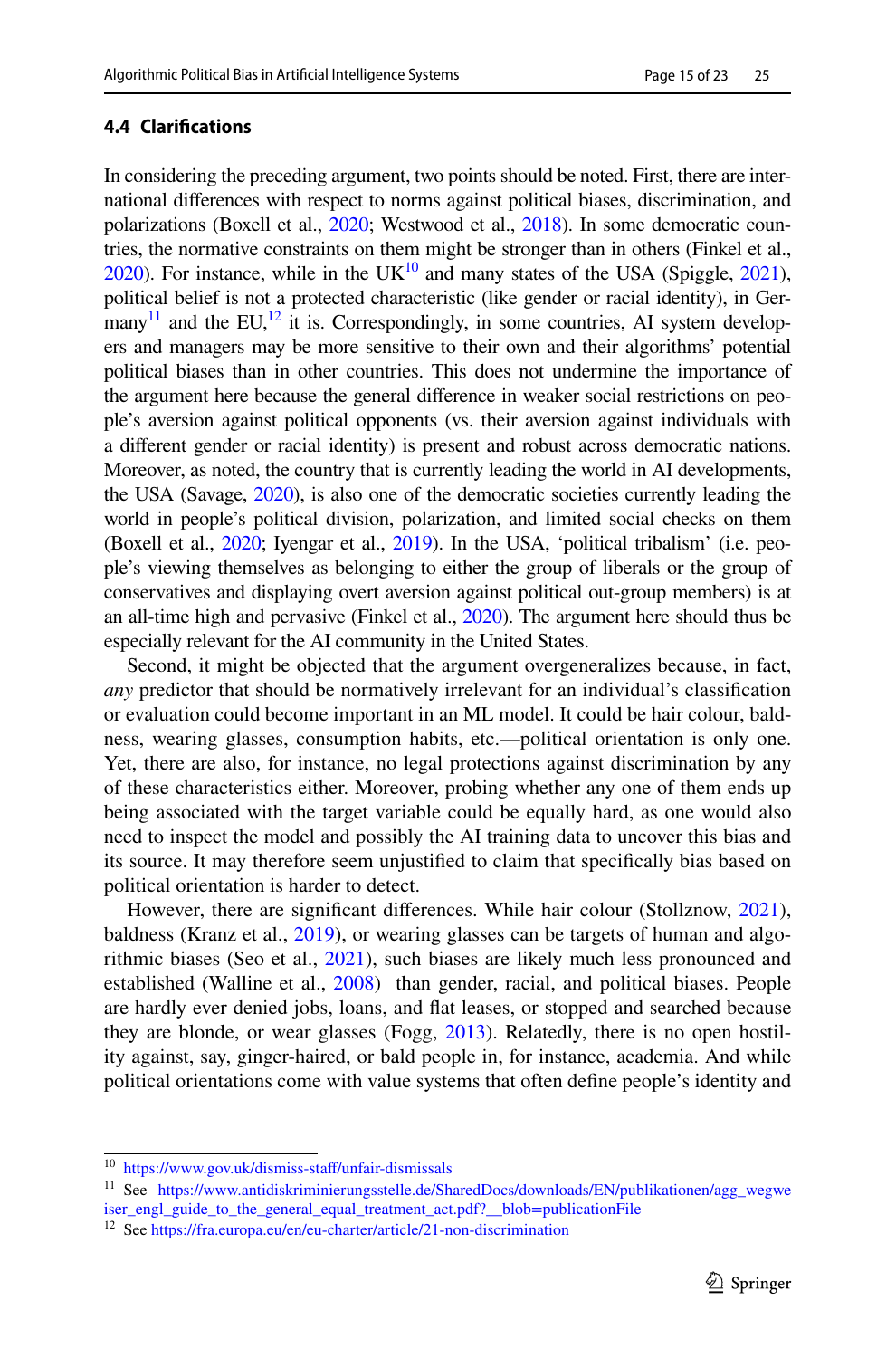determine whether we trust and cooperate with them (Koch et al., [2016\)](#page-20-3), this is not the case for hair colour, etc. Correspondingly, there are deep and persistent social divides between political opponents in many countries, fuelling political biases, but similar divides between (e.g.) blondes/non-blondes are absent. Moreover, while political hostility and discrimination is in some domains tolerated, there is arguably no domain (in democracies) in which hostility or discrimination against, say, ginger-haired or glass-wearing people is tolerated, which signifcantly decreases the chances of strong correlations between such features and negative outcomes.<sup>13</sup> This should make the relevant biases much less likely to be passed on from humans (e.g. through mislabelling of AI training data) to machines.

# <span id="page-15-0"></span>**5 Distinctive Challenges for Mitigating Algorithmic Political Bias**

The literature contains many concrete recommendations on how to reduce algorithmic gender and racial biases, including interventions that use debiasing algorithms (for data pre-processing before training, in-processing during training, or post-processing after training; Amini et al., [2019](#page-17-3); Bellamy et al., [2019](#page-17-4)). But some common, more general suggestions might face particular challenges when it comes to algorithmic political bias.

For instance, one basic strategy that many researchers have proposed against algorithmic gender and racial biases is to diversify the feld of AI (including developers, managers, researchers) regarding people's gender and racial identity (Hagerty & Rubinov, [2019\)](#page-19-23). The more heterogeneous the teams developing AI algorithms and researching their implications, the higher the likelihood that biases in data selection, labelling, and programming are detected and counteracted (Cowgill et al., [2020\)](#page-18-18). Interacting with diverse colleagues can also reduce individuals' own biases that may afect their interactions with algorithms (Bodenhausen et al., [2009](#page-18-19)). Similarly, the more *politically* diverse groups of AI developers, managers, and researchers are, the higher the likelihood that algorithmic political biases are kept in check too.

However, implementing political diversity in teams working on AI can be particularly difcult. This is because people with certain political identities may not want to enter AI research because of their convictions. For instance, AI entrepreneurs and programmers in AI hot spots such as Silicon Valley often oppose government interventions in markets, government support for labour unions, or worker and consumer protections (Broockman et al., [2019\)](#page-18-10). This can deter people from the radical left to consider working in AI development because their political conviction jars with such opposition. Relatedly, since Silicon Valley is predominantly politically (moderately) liberal with most AI and Internet companies endorsing progressive viewpoints (ibid), conservatives might feel 'out of place' there (Tiku, [2018](#page-21-12)). Additionally, if political polarization is widespread and persistent within society itself,

<span id="page-15-1"></span><sup>&</sup>lt;sup>13</sup> Nonetheless, the main problem highlighted here, i.e. that of unjustifiable predictors and proxies in the ML classifer models, is of a more general nature and not limited to political orientation. I will leave the project of relating algorithmic political bias to the broader literature on this issue (e.g. Johndrow & Lum, [2019](#page-19-24); Mehrabi et al., [2020\)](#page-20-20) for another occasion.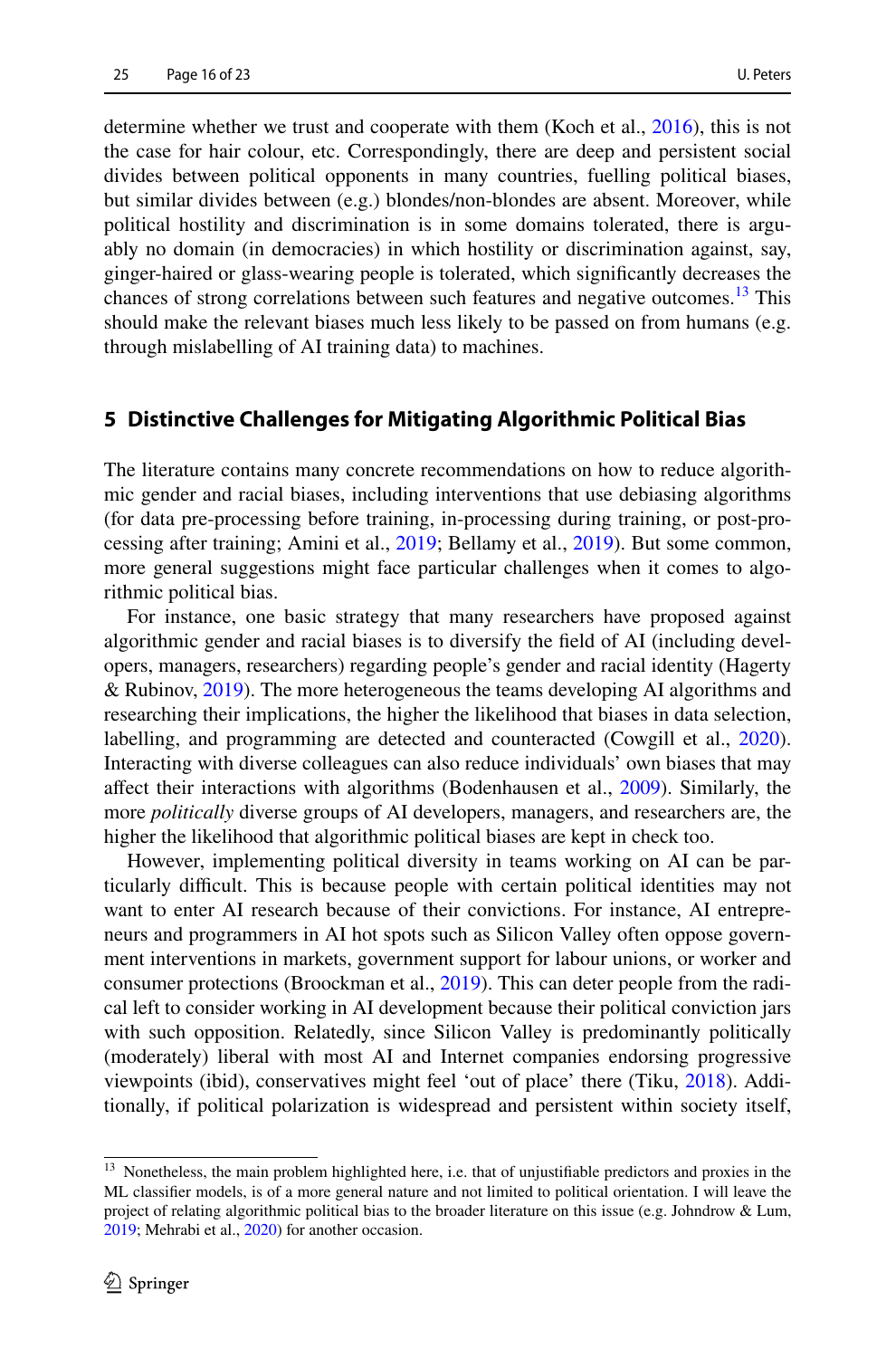political diversity measures in AI teams may result in social conficts undermining the cooperation of team members (Eagly, [2016](#page-18-20)).

Another approach to reducing algorithmic political biases might be to change the wider social context and social norms that govern people's responses towards their political opponents and partly account for the stronger impact of political biases on cognition and behaviour. Making political orientation a protected characteristic (in places where this is not already the case) might be an option, and normative frameworks may be developed and promoted that encourage civility in political debates and interactions with political opponents. With stronger social norms to curb political hostility at workplaces, in the media, politics, and so on, people, including AI developers and managers, may become more motivated to monitor their own responding when encountering political opponents or contents that contradict their own political values. This can reduce the chances that political biases become passed on to algorithms.

However, as noted, political incivility, aversion, and hostility can be positive for a functioning democracy, providing 'tools of insurrection' (Jamieson et al., [2017,](#page-19-17) p. 212), and may even be required for an 'invigorated liberalism' (Kennedy, [2001\)](#page-19-18). Indeed, instituting social norms for more political toleration may also in some cases inadvertently result in silencing stigmatized minorities (Jamieson et al., [2017\)](#page-19-17). Changes to the existing norms that govern people's interactions with political opponents or their opinions so as to reduce political bias, in general, and algorithmic political bias, in particular, should therefore be carefully assessed. More interdisciplinary research is needed to analyse how the relevant existing social norms can be changed without negatively afecting processes that belong to a healthy democracy.

# **6 Conclusion**

Algorithmic bias may target diferent dimensions of social identity with potentially many diferent ethically and epistemically important implications depending on which one is targeted. Algorithmic bias against political orientations has remained largely unexplored in the AI literature. While various phenomena might be interpreted as algorithmic political bias, this paper focused on cases in which algorithms make predictions and decisions based on people's political orientation in contexts where this feature should be irrelevant. I argued that AI algorithms can become biased in this way against the political orientations of people (and contents) in some of the same ways in which they can acquire gender or racial biases. And they may subsequently become used in, for example, job-recruitment contexts, where they can produce some of the same harm (e.g. unfair decisions). However, despite these commonalities, while there are powerful, domain-general social norms against gender or racial biases, this is not equally the case for political biases. These biases can thus more strongly infuence people's cognition and behaviour, which increases the likelihood that they become transferred to algorithms through, for instance, the mislabelling of AI training data, unrepresentative sampling, or simply an AI system's mirroring of social reality. The diference in social norms highlighted here may also make it more difficult for people to detect and counteract algorithmic political biases because it makes these biases less salient as problematic phenomena. Worse still, while people could previously avoid becoming the target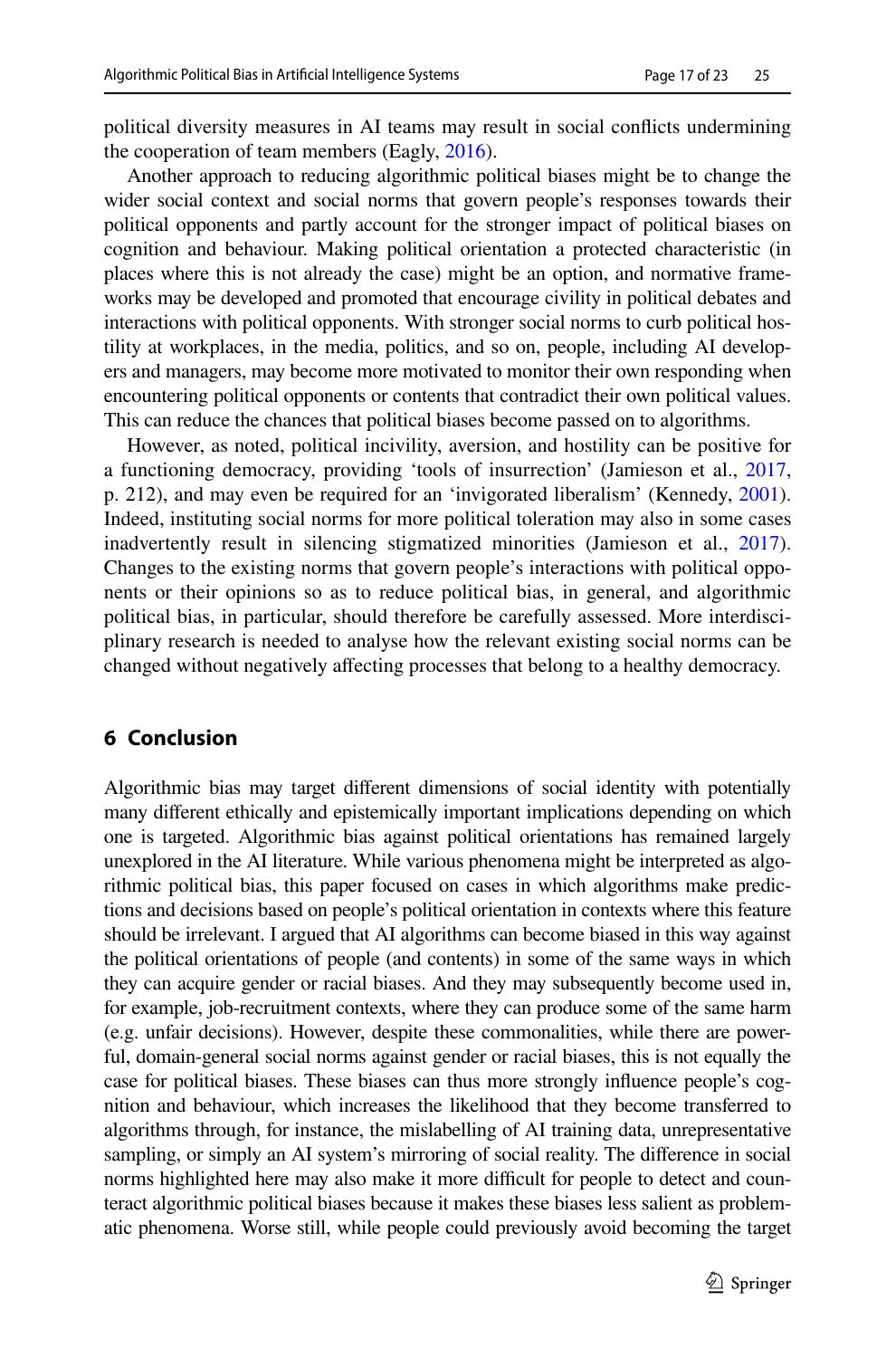of these biases by concealing their political orientation, some algorithms now allow uncovering people's political viewpoints against their will, making individuals more vulnerable to the related biases than before. Changes to the social norms that govern people's responses to political opponents may help mitigate algorithmic political biases. But these norms also have desirable aspects. This signifcantly complicates the task of tackling algorithmic political bias in ways that should be taken into account by AI developers, managers, and ethicists.

**Acknowledgements** I am very grateful to two anonymous reviewers of this journal. Some of their feedback was exceptionally thorough and helped me to signifcantly improve the paper.

**Author Contribution** Omitted for peer review.

**Funding** Open Access funding enabled and organized by Projekt DEAL.

**Data Availability** Not applicable.

#### **Declarations**

**Ethics Approval and Consent to Participate** Not applicable.

**Consent for Publication** Yes.

**Competing Interests** The authors declare no competing interests.

**Open Access** This article is licensed under a Creative Commons Attribution 4.0 International License, which permits use, sharing, adaptation, distribution and reproduction in any medium or format, as long as you give appropriate credit to the original author(s) and the source, provide a link to the Creative Commons licence, and indicate if changes were made. The images or other third party material in this article are included in the article's Creative Commons licence, unless indicated otherwise in a credit line to the material. If material is not included in the article's Creative Commons licence and your intended use is not permitted by statutory regulation or exceeds the permitted use, you will need to obtain permission directly from the copyright holder. To view a copy of this licence, visit [http://creativecommons.org/licen](http://creativecommons.org/licenses/by/4.0/) [ses/by/4.0/](http://creativecommons.org/licenses/by/4.0/).

# **References**

- <span id="page-17-1"></span>Abramowitz, S. I., Gomes, B., & Abramowitz, C. V. (1975). Publish or politic: Referee bias in manuscript review. *Journal of Applied Social Psychology, 5*(3), 187–200.
- <span id="page-17-3"></span>Amini, A., Soleimany, A.P., Schwarting, W., Bhatia, S.N., & Rus, D. (2019). Uncovering and mitigating algorithmic bias through learned latent structure. Proceedings of the 2019 AAAI/ACM Conference on AI, Ethics, and Society, 289–295.<https://doi.org/10.1145/3306618.3314243>
- <span id="page-17-2"></span>Aronson, E., & Cope, V. (1968). My enemy's enemy is my friend. *Journal of Personality and Social Psychology, 8*(1, Pt. 1), 8–12. <https://doi.org/10.1037/h0021234>
- <span id="page-17-0"></span>Barocas, S., & Selbst, A. D. (2016). Big data's disparate impact. *SSRN Scholarly Paper* (Rochester, NY: Social Science Research Network. Available at <https://papers.ssrn.com/abstract=2477899>. Accessed 15 Sept 2020.
- <span id="page-17-4"></span>Bellamy, R. K. E., Dey, K., Hind, M., Hofman, S. C., Houde, S., Kannan, K., Lohia, P., Martino, J., Mehta, S., Mojsilovic, A., Nagar, S., Ramamurthy, K. N., Richards, J., Saha, D., Sattigeri, P., Singh, M., Varshney, K. R., & Zhang, Y. (2019). AI Fairness 360: An extensible toolkit for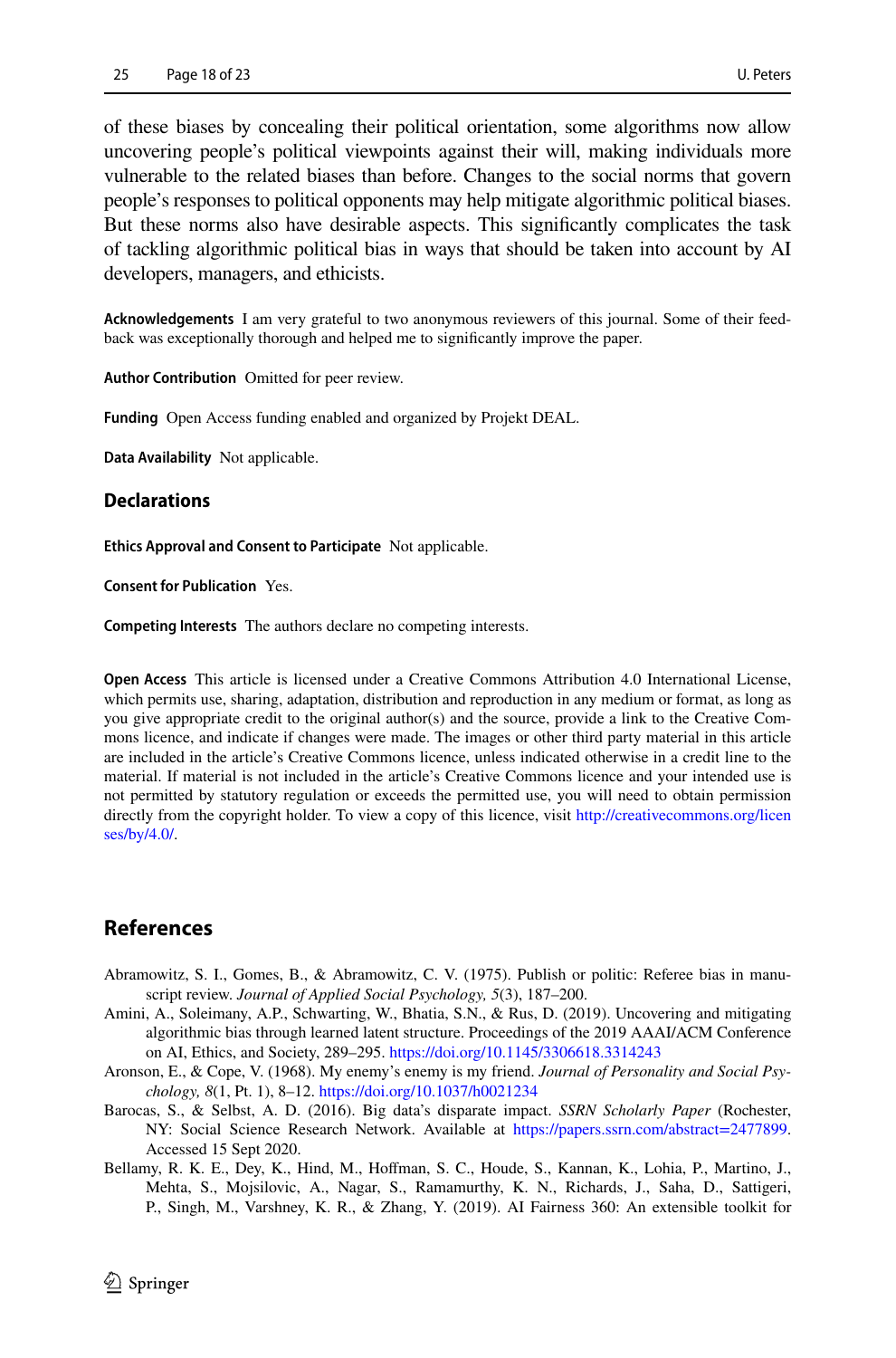detecting, understanding, and mitigating unwanted algorithmic bias. *IBM Journal of Research and Development, 63*, 4, 1–15. <https://doi.org/10.1147/JRD.2019.2942287>.

<span id="page-18-1"></span>Berk, S., Sorenson, S. B., & Barnes, G. (2016). Forecasting domestic violence: A machine learning approach to help inform arraignment decisions. *Journal of Empirical Legal Studies, 13*(1), 94–115. Bobbio, N. (2016). *Left and right: The signifcance of a political distinction*. Wiley.

<span id="page-18-19"></span><span id="page-18-6"></span>Bodenhausen, G. V., Todd, A. R., & Richeson, J. A. (2009). Controlling prejudice and stereotyping: Antecedents, mechanisms, and contexts. In T. D. Nelson (Ed.), *Handbook of Prejudice, Stereotyping, and Discrimination* (pp. 111–135). Psychology Press.

- <span id="page-18-0"></span>Bogen, M. (2019). All the ways hiring algorithms can introduce bias. *Harvard Business Review*. [https://](https://hbr.org/2019/05/all-the-ways-hiring-algorithms-can-introduce-bias) [hbr.org/2019/05/all-the-ways-hiring-algorithms-can-introduce-bias](https://hbr.org/2019/05/all-the-ways-hiring-algorithms-can-introduce-bias). Accessed 07/10/2021.
- <span id="page-18-17"></span>Boxell, L., Gentzkow, M., & Shapiro, J.M. (2020). Cross-country trends in afective polarization. *NBER Working Paper # 26669*. <http://www.nber.org/papers/w26669>. Accessed 07/11/2021.
- <span id="page-18-10"></span>Broockman, D. E., Ferenstein, G., & Malhotra, N. (2019). Predispositions and the political behavior of American economic elites: Evidence from technology entrepreneurs. *American Journal of Political Science, 63*, 212–233.
- <span id="page-18-3"></span>Buolamwini, J. & Gebru, T. (2018). Gender shades: Intersectional accuracy disparities in commercial gender classifcation. Proceedings of the 1st Conference on Fairness, Accountability and Transparency, in *Proceedings of Machine Learning Research*, 81: 77–91 Available from [https://proce](https://proceedings.mlr.press/v81/buolamwini18a.html ) [edings.mlr.press/v81/buolamwini18a.html](https://proceedings.mlr.press/v81/buolamwini18a.html ). Accessed 02/04/2020.
- <span id="page-18-9"></span>Burrell, J. (2016). How the machine 'thinks': Understanding opacity in machine learning algorithms. *Big Data & Society*. <https://doi.org/10.1177/2053951715622512>
- <span id="page-18-5"></span>Caprara, G. V., & Vecchione, M. (2018). On the left and right ideological divide: Historical accounts and contemporary perspectives. *Political Psychology, 39*, 49–83.
- <span id="page-18-12"></span>Ceci, S. J., Peters, D., & Plotkin, J. (1985). Human subjects review, personal values, and the regulation of social science research. *American Psychologist, 40*(9), 994–1002.
- <span id="page-18-14"></span>Chopin, I. & Germaine, C. (2017). *A comparative analysis of non-discrimination law in Europe 2017.* Luxembourg: Publications Office of the European Union. [https://op.europa.eu/en/publication-detai](https://op.europa.eu/en/publication-detail/-/publication/36c9bb78-db01-11e7-a506-01aa75ed71a1 ) [l/-/publication/36c9bb78-db01-11e7-a506-01aa75ed71a1.](https://op.europa.eu/en/publication-detail/-/publication/36c9bb78-db01-11e7-a506-01aa75ed71a1 ) Accessed 02/05/2019.
- <span id="page-18-16"></span>Clair, J. A., Beatty, J., & MacLean, T. (2005). Out of sight but not out of mind: Managing invisible social identities in the workplace. *Academy of Management Review, 30*, 78–95.
- <span id="page-18-8"></span>Cobbe, J. (2020). Algorithmic censorship by social platforms: Power and resistance. *Philosophy and Technology*.<https://doi.org/10.1007/s13347-020-00429-0>
- <span id="page-18-18"></span>Cowgill, B., Dell'Acqua, F. Deng, S. Hsu, D. Verma, N., & Chaintreau, A. (2020). Biased programmers? Or biased data? A feld experiment in operationalizing AI ethics. In *Proceedings of the 21st ACM Conference on Economics and Computation (EC '20).* Association for Computing Machinery, New York, NY, USA, 679–681.
- <span id="page-18-7"></span>Crawford, J. T., Brandt, M. J., Inbar, Y., Chambers, J. R., & Motyl, M. (2017). Social and economic ideologies diferentially predict prejudice across the political spectrum, but social issues are most divisive. *Journal of Personality and Social Psychology, 112*(3), 383–412. [https://doi.org/10.1037/](https://doi.org/10.1037/pspa0000074) [pspa0000074](https://doi.org/10.1037/pspa0000074)
- <span id="page-18-2"></span>Danks, D. & London, A.J. (2017). Algorithmic bias in autonomous systems. In: *Proceedings of the Twenty-Sixth International Joint Conference on Artifcial Intelligence*, 4691–97. Melbourne, Australia: International Joint Conferences on Artifcial Intelligence Organization. [https://doi.org/10.](https://doi.org/10.24963/ijcai.2017/654) [24963/ijcai.2017/654](https://doi.org/10.24963/ijcai.2017/654)
- <span id="page-18-4"></span>Desmond-Harris, J. (2014). 11 ways race isn't real. *Vox*. [https://www.vox.com/2014/10/10/6943461/race](https://www.vox.com/2014/10/10/6943461/race-social-construct-origins-census )[social-construct-origins-census](https://www.vox.com/2014/10/10/6943461/race-social-construct-origins-census ). Accessed 14 July 2021.
- <span id="page-18-13"></span>Ditto, P. H., Liu, B. S., Clark, C. J., Wojcik, S. P., Chen, E. E., Grady, R. H., Celniker, J. B., & Zinger, J. F. (2019). At least bias is bipartisan: A meta-analytic comparison of partisan bias in liberals and conservatives. *Perspectives on Psychological Science, 14*(2), 273–291.
- <span id="page-18-11"></span>Druckman, J. N., Klar, S., Krupnikov, Y., Levendusky, M., & Ryan, J. B. (2020). How afective polarization shapes americans' political beliefs: a study of response to the COVID-19 pandemic. *Journal of Experimental Political Scienceem,* 1–12. <https://doi.org/10.1017/XPS.2020.28>
- <span id="page-18-20"></span>Eagly, A. (2016). When passionate advocates meet research on diversity, does the honest broker stand a chance? *Journal of Social Issues, 72*(1), 199–222.
- <span id="page-18-15"></span>Ekström, M., Patrona, M., & Thornborrow, J. (2020). The normalization of the populist radical right in news interviews: A study of journalistic reporting on the Swedish Democrats. *Social Semiotics, 30*(4), 466–484.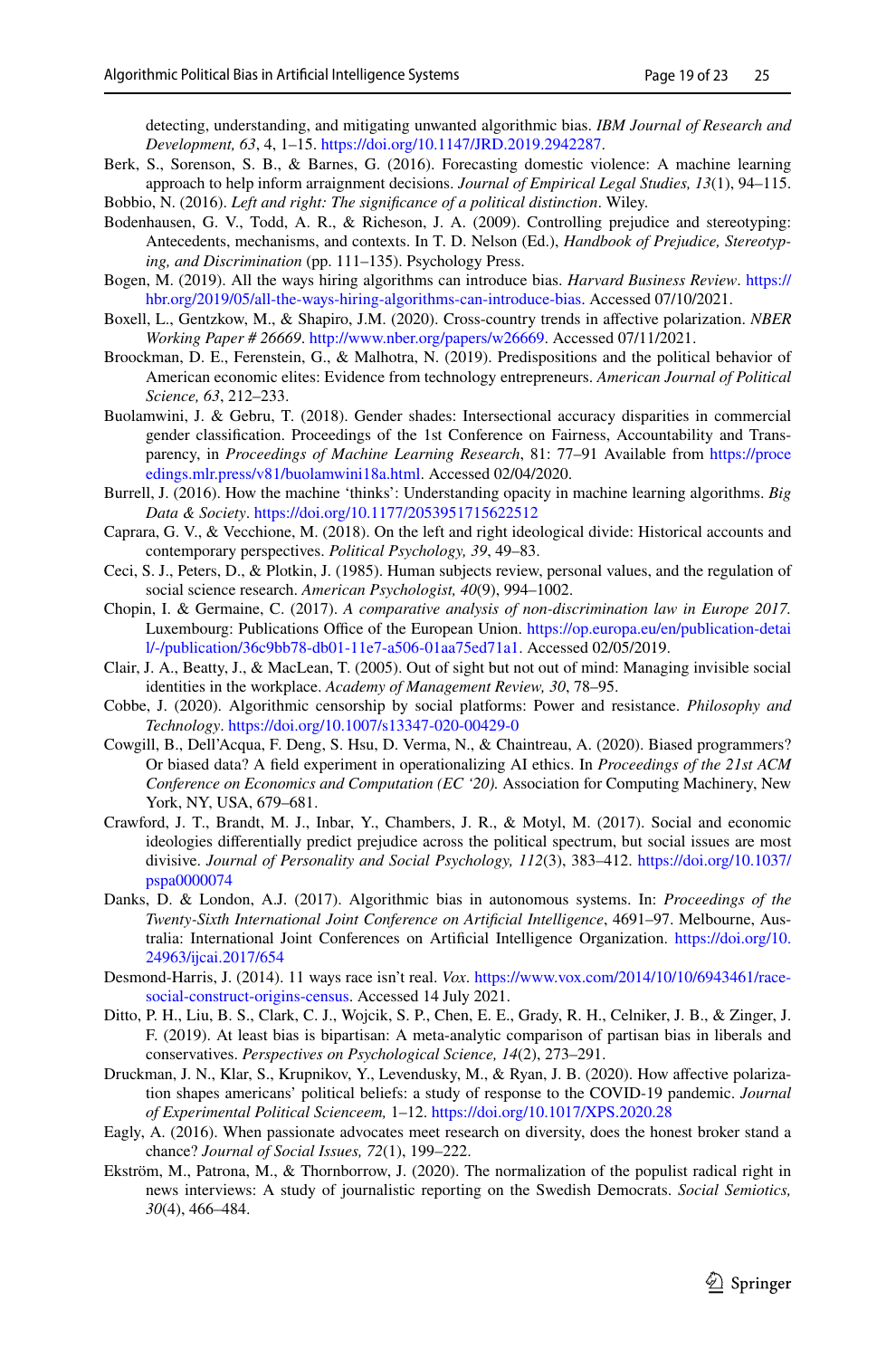- <span id="page-19-3"></span>Fazelpour, S., & Danks, D. (2021). Algorithmic bias: Senses, sources, solutions. *Philosophy Compass, 16*(8), e12760.<https://doi.org/10.1111/phc3.12760>
- <span id="page-19-5"></span>Finkel, E. J., Bail, C. A., Cikara, M., Ditto, P. H., Iyengar, S., Klar, S., Mason, L., McGrath, M. C., Nyhan, B., Rand, D. G., Skitka, L. J., Tucker, J. A., Van Bavel, J. J., Wang, C. S., & Druckman, J. N. (2020). Political sectarianism in America. *Science (New York, N.Y), 370*(6516), 533–536. <https://doi.org/10.1126/science.abe1715>
- <span id="page-19-11"></span>Fletcher, R. R., Nakeshimana, A., & Olubeko, O. (2021). Addressing fairness, bias, and appropriate use of artifcial intelligence and machine learning in global health. *Frontiers in Artifcial Intelligence, 3*, 561802. <https://doi.org/10.3389/frai.2020.561802>
- <span id="page-19-22"></span>Fogg, A. (2013). Gingerism is real, but not all prejudices are equal to one another. *The Guardian.* URL: [https://www.theguardian.com/commentisfree/2013/jan/15/gingerism-prejudice-bullying](https://www.theguardian.com/commentisfree/2013/jan/15/gingerism-prejudice-bullying ). Accessed 20 Nov 2020.
- <span id="page-19-7"></span>Funk, C. L., Smith, K. B., Alford, J. R., Hibbing, M. V., Eaton, N. R., Krueger, R. F., Eaves, L. J., & Hibbing, J. R. (2013). Genetic and environmental transmission of political orientations. *Political Psychology*, *34*(6), 805–819.<http://www.jstor.org/stable/43783762>
- <span id="page-19-16"></span>Gift, K., & Gift, T. (2015). Does politics influence hiring? Evidence from a randomized experiment. *Political Behavior, 37*(3), 653–675. <https://doi.org/10.1007/s11109-014-9286-0>
- <span id="page-19-12"></span>Gross, E., & Simmons, S. (2014). *Professors and their politics*. Johns Hopkins University Press.
- <span id="page-19-23"></span>Hagerty, A., & Rubinov, I. (2019). Global AI ethics: A review of the social impacts and ethical implications of artifcial intelligence. [http://arxiv.org/abs/1907.07892.](http://arxiv.org/abs/1907.07892) Accessed 10/04/2020.
- <span id="page-19-19"></span>Haidt, J. (2016). Why universities must choose one Telos: Truth or social justice. *Heterodox Academy*. https://heterodoxacademy.org/one-telos-truth-or-social-justice-2/. Accessed 15 April 2019.
- <span id="page-19-13"></span>Henderson, K. E. (2018). They posted what? An examination of the use of social media in hiring. *Organizational Dynamics*. Advance online publication.<https://doi.org/10.1016/j.orgdyn.2018.05.005>
- <span id="page-19-10"></span>Hershey, M. (2020). Political bias in media doesn't threaten democracy – Other, less visible biases do. *The Conversation*. [https://theconversation.com/political-bias-in-media-doesnt-threaten-democracy](https://theconversation.com/political-bias-in-media-doesnt-threaten-democracy-other-less-visible-biases-do-144844 )[other-less-visible-biases-do-144844.](https://theconversation.com/political-bias-in-media-doesnt-threaten-democracy-other-less-visible-biases-do-144844 ) Accessed 02/11/2021.
- <span id="page-19-9"></span>Heywood, A. (2015). *Key concepts in politics and international relations*. Palgrave Macmillan.
- <span id="page-19-21"></span>Hinds, J., & Joinson, A. (2019). Human and computer personality prediction from digital footprints. *Current Directions in Psychological Science, 28*(2), 204–211.
- <span id="page-19-20"></span>Inbar, Y., & Lammers, J. (2012). Political diversity in social and personality psychology. *Perspectives on Psychological Science, 7*(5), 496–503.
- <span id="page-19-15"></span>Iyengar, S., & Westwood, S. (2015). Fear and loathing across party lines: New evidence on group polarisation. *American Journal of Political Science, 59*, 690–707.
- <span id="page-19-6"></span>Iyengar, S., Lelkes, Y., Levendusky, M., Malhotra, N., & Westwood, S. (2019). The origins and consequences of afective polarization in the United States. *Annual Review of Political Science, 22*(1), 129–146.
- <span id="page-19-17"></span>Jamieson, K. H., Volinsky, A., Weitz, I., & Kenski, K. (2017). The political uses and abuses of civility and incivility. In K. H. Jamiesone & K. Kenski (Eds.), *The Oxford Handbook of Political Communication.* Oxford University Press.
- <span id="page-19-1"></span>Jiang, F., Jiang, Y., Zhi, H., Dong, Y., Li, H., Ma, S., Wang, Y., Dong, Q., Shen, H., & Wang, Y. (2017). Artifcial intelligence in healthcare: Past, present and future. *Stroke and Vascular Neurology, 2*(4), 230–243.
- <span id="page-19-24"></span>Johndrow, J. E., & Lum, K. (2019). An algorithm for removing sensitive information: Application to race-independent recidivism prediction. *The Annals of Applied Statistics, 13*(1), 189–220.
- <span id="page-19-14"></span>Johnson, G. M. (2021). Algorithmic bias: On the implicit biases of social technology. *Synthese, 198*, 9941–9961.
- <span id="page-19-4"></span>Jost, J., Federico, C., & Napier, J. (2009). Political ideology: Its structure, functions, and elective afnities. *Annual Review of Psychology, 60*(1), 307–337.
- <span id="page-19-2"></span>Kahneman, D., Rosenfeld, A.M., Gandhi, L., and Blaser, T. (2016). Noise: How to overcome the high, hidden cost of inconsistent decision making. *Harvard Business Review*. [https://hbr.org/2016/10/](https://hbr.org/2016/10/noise ) [noise](https://hbr.org/2016/10/noise ). Accessed 11/04/2019.
- <span id="page-19-8"></span>Kalmoe, N., & Johnson, M. (2021). Genes, ideology, and sophistication. *Journal of Experimental Political Science*, 1-12.<https://doi.org/10.1017/XPS.2021.4>
- <span id="page-19-18"></span>Kennedy, R. (2001). State of the debate: The case against 'civility'. *The American Prospect.* [https://prosp](https://prospect.org/culture/state-debate-case-civility/ ) [ect.org/culture/state-debate-case-civility/](https://prospect.org/culture/state-debate-case-civility/ )*. Accessed 19 Sept 2020.*
- <span id="page-19-0"></span>Khandani, A. E., Kim, A. J., & Lo, A. W. (2010). Consumer credit-risk models via machine-learning algorithms. *Journal of Banking & Finance, 34*(11), 2767–2787.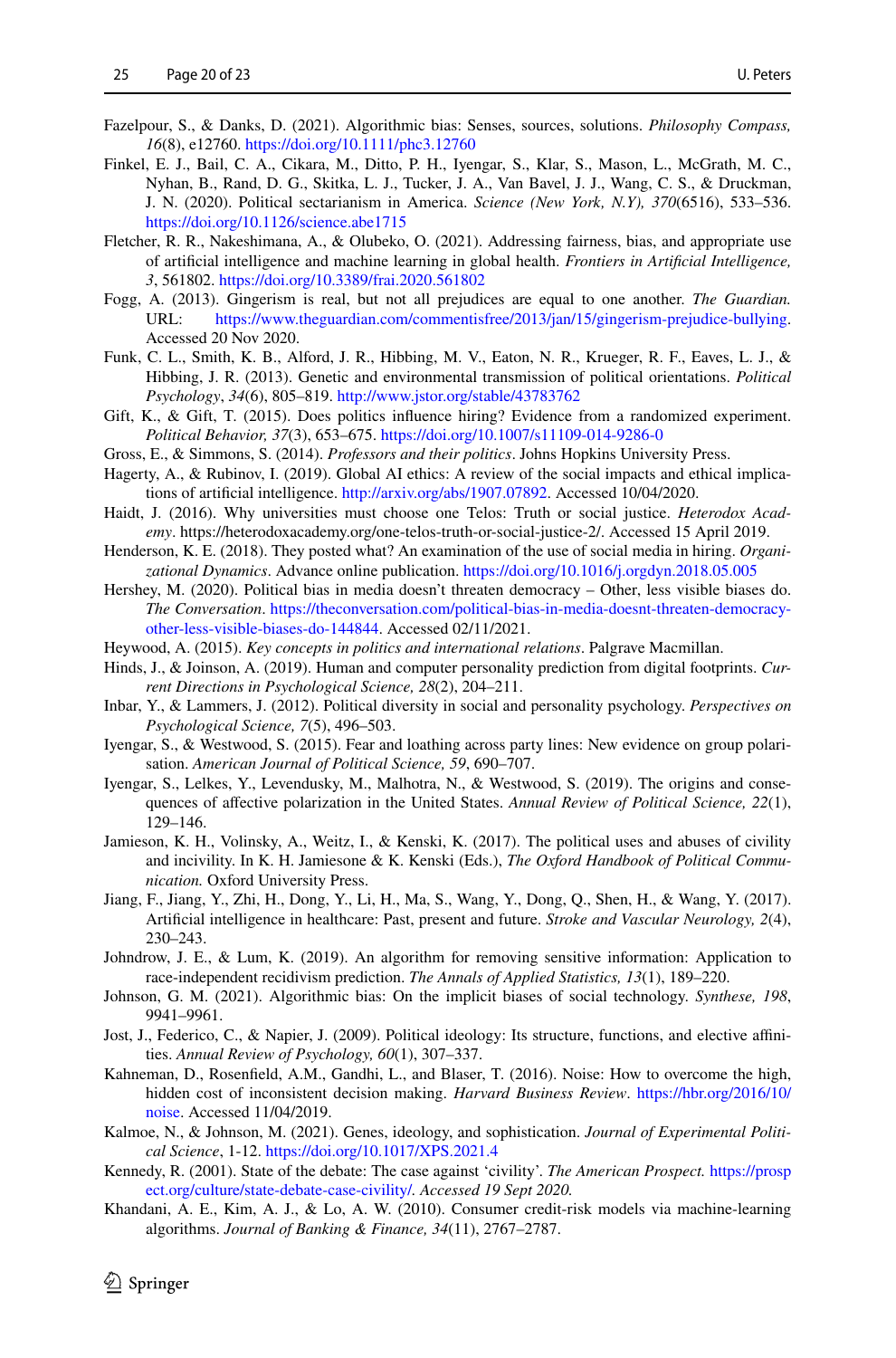- <span id="page-20-3"></span>Koch, A., Imhoff, R., Dotsch, R., Unkelbach, C., & Alves, H. (2016). The abc of stereotypes about groups: Agency/socioeconomic success, conservative–progressive beliefs, and communion. *Journal of Personality and Social Psychology, 110*, 675–709.
- <span id="page-20-11"></span>Köchling, A., & Wehner, M. C. (2020). Discriminated by an algorithm: A systematic review of discrimination and fairness by algorithmic decision-making in the context of HR recruitment and HR development. *Business Research, 13*, 795–848. <https://doi.org/10.1007/s40685-020-00134-w>
- <span id="page-20-18"></span>Kosinski, M. (2021). Facial recognition technology can expose political orientation from naturalistic facial images. *Science and Reports, 11*, 100. <https://doi.org/10.1038/s41598-020-79310-1>
- <span id="page-20-4"></span>Kozyreva, A., Lorenz-Spreen, P., Hertwig, R., et al. (2021). Public attitudes towards algorithmic personalization and use of personal data online: Evidence from Germany, Great Britain, and the United States. *Humanit Soc Sci Commun, 8*, 117. <https://doi.org/10.1057/s41599-021-00787-w>
- <span id="page-20-16"></span>Krahé, B., Möller, I., Huesmann, L. R., Kirwil, L., Felber, J., & Berger, A. (2011). Desensitization to media violence: Links with habitual media violence exposure, aggressive cognitions, and aggressive behavior. *Journal of Personality and Social Psychology, 100*(4), 630–646.<https://doi.org/10.1037/a0021711>
- <span id="page-20-19"></span>Kranz, D., Nadarevic, L., & Erdfelder, E. (2019). Bald and bad? Experimental evidence for a dual-process account of baldness stereotyping. *Experimental Psychology, 66*(5), 331–345. [https://doi.org/](https://doi.org/10.1027/1618-3169/a000457) [10.1027/1618-3169/a000457](https://doi.org/10.1027/1618-3169/a000457)
- <span id="page-20-12"></span>Kurdi, B., and Banaji, M. (2021). Implicit social cognition: A brief (and gentle) introduction. In: A. S. Reber & R. Allen (Eds.), *The cognitive unconscious: The frst half-century.* Oxford University Press. Retrieved from PsyArXiv. January 5. 10.31234/
- <span id="page-20-17"></span>Lambiotte, R., & Kosinski, M. (2014). Tracking the digital footprints of personality. *Proceedings of the IEEE, 102*(12), 1934–1939.
- <span id="page-20-5"></span>Le, H., High, A., Maragh, R., Havens, T., Ekdale, B., & Shafq, Z. (2019). Measuring political personalization of Google news search. In The Web Conference 2019 - *Proceedings of the World Wide Web Conference, WWW* 2019 (pp. 2957–2963). (*The Web Conference 2019 - Proceedings of the World Wide Web Conference, WWW 2019*). Association for Computing Machinery, Inc. [https://doi.org/10.](https://doi.org/10.1145/3308558.3312504) [1145/3308558.3312504](https://doi.org/10.1145/3308558.3312504)
- <span id="page-20-0"></span>Lee, N., Resnick, P., & Barton, G. (2019). Algorithmic bias detection and mitigation: Best practices and policies to reduce consumer harms. *Brookings Reports*. [https://www.brookings.edu/research/algor](https://www.brookings.edu/research/algorithmic-bias-detection-and-mitigation-best-practices-and-policies-to-reduce-consumer-harms/ ) [ithmic-bias-detection-and-mitigation-best-practices-and-policies-to-reduce-consumer-harms/](https://www.brookings.edu/research/algorithmic-bias-detection-and-mitigation-best-practices-and-policies-to-reduce-consumer-harms/ ). Accessed 05/11/2020.
- <span id="page-20-15"></span>Lelkes, Y., & Westwood, S. (2017). The limits of partisan prejudice. *The Journal of Politics, 79*(2), 485–501.
- <span id="page-20-13"></span>Leslie, D., Mazumder, A., Peppin, A., Wolters, M. K., & Hagerty, A. (2021). Does "AI" stand for augmenting inequality in the era of covid-19 healthcare? *BMJ (Clinical Research Ed.), 372*, n304. <https://doi.org/10.1136/bmj.n304>
- <span id="page-20-10"></span>Li, D., Raymond, L., & Bergman, P. (2020). Hiring as exploration (No. w27736). *National Bureau of Economic Research*. [https://www.nber.org/system/fles/working\\_papers/w27736/w27736.pdf](https://www.nber.org/system/files/working_papers/w27736/w27736.pdf ). Accessed 01/08/2021.
- <span id="page-20-1"></span>Mac, R. (2021). Facebook apologizes after A.I. puts 'primates' label on video of Black men. *New York Times*. [https://www.nytimes.com/2021/09/03/technology/facebook-ai-race-primates.html](https://www.nytimes.com/2021/09/03/technology/facebook-ai-race-primates.html ). Accessed 1 Jan 2022.
- <span id="page-20-6"></span>Manhoo, F. (2016). Facebook's bias is built-in, and bears watching. *New York Times*. [https://www.nytim](https://www.nytimes.com/2016/05/12/technology/facebooks-bias-is-built-in-and-bears-watching.html ) [es.com/2016/05/12/technology/facebooks-bias-is-built-in-and-bears-watching.html.](https://www.nytimes.com/2016/05/12/technology/facebooks-bias-is-built-in-and-bears-watching.html ) Accessed 24 Sept 2020.
- <span id="page-20-9"></span>Meek, C. (2016). A characterization of prediction errors. *Microsoft Research*. [https://www.microsoft.](https://www.microsoft.com/en-us/research/publication/characterization-prediction-errors/ ) [com/en-us/research/publication/characterization-prediction-errors/.](https://www.microsoft.com/en-us/research/publication/characterization-prediction-errors/ ) Accessed 18 July 2019.
- <span id="page-20-20"></span>Mehrabi, N., Morstatter, F., Saxena, N., Lerman, K., and Galstyan, A. (2020). A survey on bias and fairness in machine learning. *arXiv:*1908.09635. [https://arxiv.org/pdf/1908.09635.pdf.](https://arxiv.org/pdf/1908.09635.pdf ) Accessed 09/03/2021.
- <span id="page-20-8"></span>Mohri, M., Rostamizadeh, A., & Talwakar, A. (2018). *Foundations of machine learning*. MIT Press.
- <span id="page-20-14"></span>Moody-Adams, M. (2019). How to disagree without being disagreeable. *Catharsis Magazine*. [https://](https://www.catharsismagazine.com/post/how-to-disagree-without-being-disagreeable) [www.catharsismagazine.com/post/how-to-disagree-without-being-disagreeable](https://www.catharsismagazine.com/post/how-to-disagree-without-being-disagreeable). Accessed 03/01/2022.

<span id="page-20-2"></span>Noble, S. U. (2019). *Algorithms of oppression*. NYU Press.

<span id="page-20-7"></span>Olla, A. (2021). Facebook is banning left-wing users like me – and it's going largely unnoticed. *The Guardian*. [https://www.theguardian.com/commentisfree/2021/jan/29/facebook-banned-me-becau](https://www.theguardian.com/commentisfree/2021/jan/29/facebook-banned-me-because-i-am-leftwing-i-am-not-the-only-one ) [se-i-am-leftwing-i-am-not-the-only-one](https://www.theguardian.com/commentisfree/2021/jan/29/facebook-banned-me-because-i-am-leftwing-i-am-not-the-only-one ). Accessed 14 Dec 2021.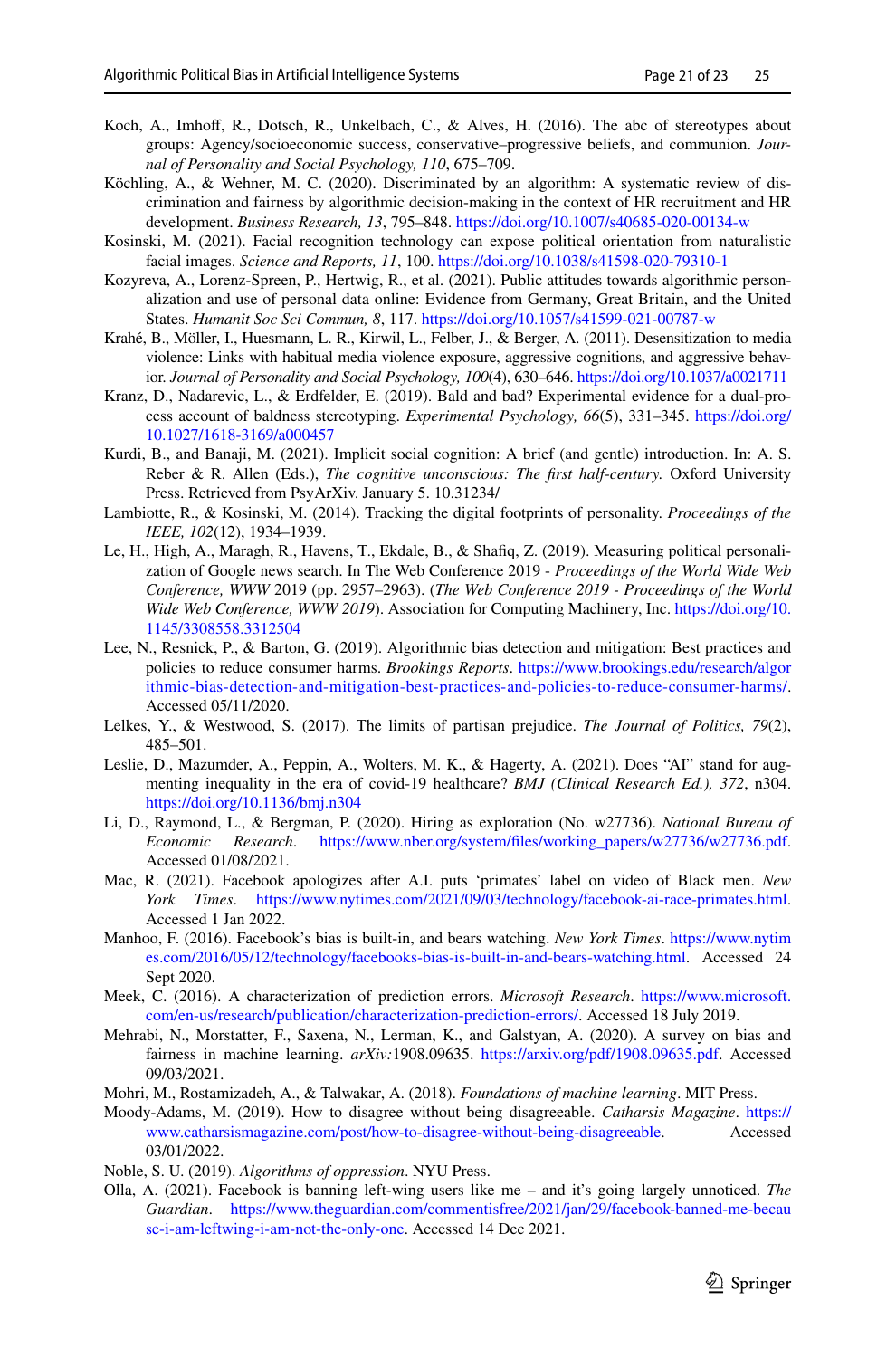- <span id="page-21-10"></span>Parker, K., Horowitz, J., Brown, A., Fry, R., Cohn, D. & Igielnik, R. (2018). Urban, suburban and rural residents' views on key social and political issues *Pew Research Center*. [https://www.pewsocialt](https://www.pewsocialtrends.org/wp-content/uploads/sites/3/2018/05/Pew-Research-Center-Community-Type-Full-Report-FINAL.pdf ) [rends.org/wp-content/uploads/sites/3/2018/05/Pew-Research-Center-Community-Type-Full-](https://www.pewsocialtrends.org/wp-content/uploads/sites/3/2018/05/Pew-Research-Center-Community-Type-Full-Report-FINAL.pdf )[Report-FINAL.pdf](https://www.pewsocialtrends.org/wp-content/uploads/sites/3/2018/05/Pew-Research-Center-Community-Type-Full-Report-FINAL.pdf ). Accessed 19 Sept 2020.
- <span id="page-21-15"></span>Peters, U., Honeycutt, N., De Block, A., & Jussim, L. (2020). Ideological diversity, hostility, and discrimination in philosophy. *Philosophical Psychology, 33*(4), 511–548.
- <span id="page-21-13"></span>Reiljan, A. (2020). 'Fear and loathing across party lines' (also) in Europe: Afective polarisation in European party systems. *European Journal of Political Research, 59*, 376–396.
- <span id="page-21-7"></span>Reeds, K. (2020). Google admits to censoring the World Socialist Web Site. *World Socialist Web Site*. [https://www.wsws.org/en/articles/2020/11/04/goog-n04.html.](https://www.wsws.org/en/articles/2020/11/04/goog-n04.html ) Accessed 05/03/2021.
- <span id="page-21-4"></span>Robertson, R.E., Lazer, D., Wilson, C. (2018). Auditing the personalization and composition of politically-related search engine results pages. *Proceedings of the 2018 World Wide Web Conference on World Wide Web*, 955–965.
- <span id="page-21-21"></span>Rodriguez, S. (2020). How to see which sites are sharing your information with Facebook, and make them stop. *CNBC*. [https://www.cnbc.com/2020/01/29/facebook-gets-info-about-you-from-other](https://www.cnbc.com/2020/01/29/facebook-gets-info-about-you-from-other-web-sites-how-to-stop-it.html)[web-sites-how-to-stop-it.html](https://www.cnbc.com/2020/01/29/facebook-gets-info-about-you-from-other-web-sites-how-to-stop-it.html). Accessed 28 Feb 2022.
- <span id="page-21-2"></span>Rosas, J., & Ferreira, A. (2013). *Left and right: The great dichotomy revisited*. Cambridge Scholars Publishing.
- <span id="page-21-11"></span>Roth, P. L., Thatcher, J. B., Bobko, P., Matthews, K. D., Ellingson, J. E., & Goldberg, C. B. (2020). Political afliation and employment screening decisions: The role of similarity and identifcation processes. *The Journal of Applied Psychology, 105*(5), 472–486. <https://doi.org/10.1037/apl0000422>
- <span id="page-21-0"></span>Rudin, C., Wang, C., & Coker, B. (2020). The age of secrecy and unfairness in recidivism prediction. *Harvard Data Science Review, 2*(1). <https://doi.org/10.1162/99608f92.6ed64b30>
- <span id="page-21-20"></span>Santow, E. (2020). Emerging from AI utopia. *Science, 368*, 9–9.
- <span id="page-21-16"></span>Savage, N. (2020). The race to the top among the world's leaders in artifcial intelligence. *Nature, 588*(7837), S102–S104.
- <span id="page-21-8"></span>Seetharaman, D. Yoree Koh, Y. & Georgia Wells, G. (2017). Silicon valley struggles to add conservatives to its ranks. *The Wall Street Journal*. [https://www.wsj.com/articles/silicon-valley-struggles-to-add](https://www.wsj.com/articles/silicon-valley-struggles-to-add-conservatives-to-its-ranks-1512136801)[conservatives-to-its-ranks-1512136801.](https://www.wsj.com/articles/silicon-valley-struggles-to-add-conservatives-to-its-ranks-1512136801) Accessed 26 Feb 2021.
- <span id="page-21-23"></span>Seo, S. Lee, J., & Han, B. (2021). Unsupervised learning of debiased representations with pseudo-attributes*. arXiv*. [https://arxiv.org/abs/2108.02943](https://arxiv.org/abs/2108.02943 ). Accessed 11/12/2021.
- <span id="page-21-14"></span>Shields, J., & Dunn, J. (2016). *Passing on the right*. OUP.
- <span id="page-21-18"></span>Spiggle, T. (2021). Is political discrimination in the workplace legal? *Forbes*. [https://www.forbes.com/](https://www.forbes.com/sites/tomspiggle/2021/02/24/is-political-discrimination-in-the-workplace-legal/?sh=6c10808268dd ) [sites/tomspiggle/2021/02/24/is-political-discrimination-in-the-workplace-legal/?sh=6c10808268](https://www.forbes.com/sites/tomspiggle/2021/02/24/is-political-discrimination-in-the-workplace-legal/?sh=6c10808268dd ) [dd.](https://www.forbes.com/sites/tomspiggle/2021/02/24/is-political-discrimination-in-the-workplace-legal/?sh=6c10808268dd ) Accessed 25 Dec 2021.
- <span id="page-21-22"></span>Stollznow, K. (2021). An examination of stereotypes about hair color. *Psychology Today*. [https://www.](https://www.psychologytoday.com/sg/blog/speaking-in-tongues/202104/examination-stereotypes-about-hair-color ) [psychologytoday.com/sg/blog/speaking-in-tongues/202104/examination-stereotypes-about-hair](https://www.psychologytoday.com/sg/blog/speaking-in-tongues/202104/examination-stereotypes-about-hair-color )[color.](https://www.psychologytoday.com/sg/blog/speaking-in-tongues/202104/examination-stereotypes-about-hair-color ) Accessed 1 Jan 2022.
- <span id="page-21-9"></span>Swanson, A. (2015). Chart: The most liberal and conservative jobs in America. *The Washington Post*. [https://www.washingtonpost.com/news/wonk/wp/2015/06/03/why-your-fight-attendant-is](https://www.washingtonpost.com/news/wonk/wp/2015/06/03/why-your-flight-attendant-is-probably-a-democrat/ )[probably-a-democrat/](https://www.washingtonpost.com/news/wonk/wp/2015/06/03/why-your-flight-attendant-is-probably-a-democrat/ ). Accessed 09/10/2019.
- <span id="page-21-17"></span>Talisse, R. (2019). *Overdoing democracy: Why we must put politics in its place*. Oxford University Press.
- <span id="page-21-6"></span>Tene, O., & Polonetsky, J. (2018). Taming the Golem: Challenges of ethical algorithmic decision-making. *North Carolina Journal of Law & Technology, 19*(1), 125–173.
- <span id="page-21-5"></span>Thorson, K., Cotter, K., Medeiros, M., & Pak, C. (2021). Algorithmic inference, political interest, and exposure to news and politics on Facebook. *Information, Communication & Society, 24*(2), 183–200.
- <span id="page-21-12"></span>Tiku, N. (2018). Survey fnds conservatives feel out of place in Silicon Valley. *Wired*. [https://www.wired.](https://www.wired.com/story/survey-finds-conservatives-feel-out-of-place-in-silicon-valley/ ) [com/story/survey-fnds-conservatives-feel-out-of-place-in-silicon-valley/](https://www.wired.com/story/survey-finds-conservatives-feel-out-of-place-in-silicon-valley/ ). Accessed 26 Jan 2020.
- <span id="page-21-1"></span>Tilley, J. (2021). Are political views shaped by personality traits? *BBC*. [https://www.bbc.com/news/uk](https://www.bbc.com/news/uk-politics-55834023)[politics-55834023.](https://www.bbc.com/news/uk-politics-55834023) Accessed 10/12/2021.
- <span id="page-21-3"></span>Verma, S., & Rubin, J. (2018). Fairness defnitions explained. In *Proceedings of the International Workshop on Software Fairness* (FairWare '18). Association for Computing Machinery, New York, NY, USA, 1–7.<https://doi.org/10.1145/3194770.3194776>
- <span id="page-21-19"></span>Vincent, J. (2016). Does Facebook think you're liberal or conservative? Here's how to fnd out. *The Verge*. [https://www.theverge.com/circuitbreaker/2016/8/24/12621784/facebook-political-prefe](https://www.theverge.com/circuitbreaker/2016/8/24/12621784/facebook-political-preferences-ads ) [rences-ads](https://www.theverge.com/circuitbreaker/2016/8/24/12621784/facebook-political-preferences-ads ). Accessed 03/09/2020.